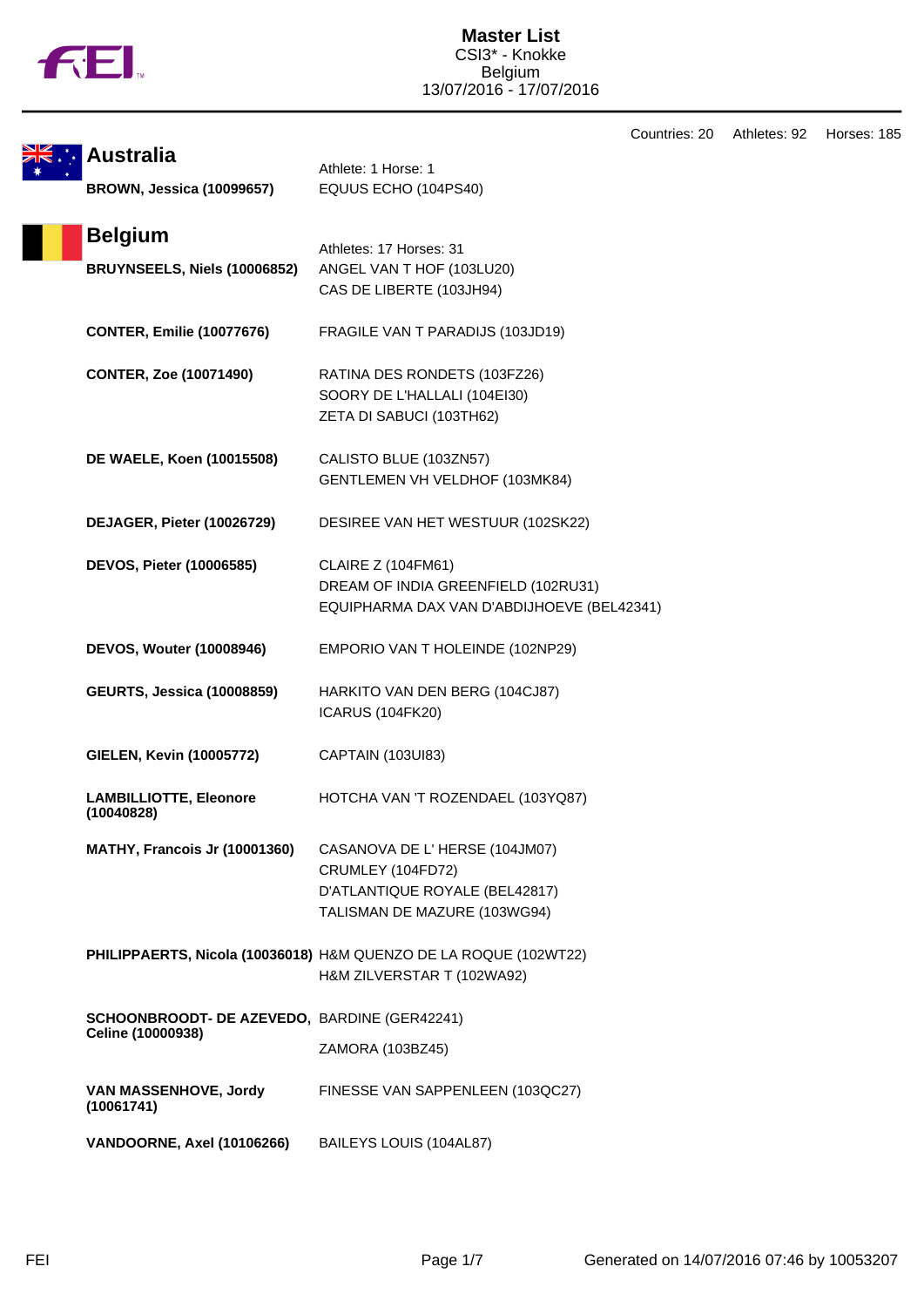|                                                | <b>Master List</b><br>CSI3* - Knokke                                                                           |
|------------------------------------------------|----------------------------------------------------------------------------------------------------------------|
| <b>FEI</b>                                     | <b>Belgium</b>                                                                                                 |
|                                                | 13/07/2016 - 17/07/2016                                                                                        |
| <b>VERMEIR, Wilm (10012099)</b>                | GENTIANE DE LA POMME (103LA61)<br>HACIENDA D'EVERSEM (104ZO13)                                                 |
| <b>VOLO, Cedric (10020556)</b>                 | BLUE MAGIC (103XF16)<br>GARFIELD DE TIJI DES TEMPLIERS (103GZ01)                                               |
| <b>Brazil</b>                                  |                                                                                                                |
| ABREU JUNIOR, Adir (10040121)                  | Athletes: 7 Horses: 14<br>CITIZENGUARD TERRE D'AIX (103VH86)<br>CULA LOU V (104QM08)<br><b>TYBOY (104EE78)</b> |
| <b>AMARAL, Felipe (10031686)</b>               | BABALOU AMOR (104DJ26)<br>PREMIERE CARTHOES BZ (103JL17)                                                       |
| CASTRO, João Victor (10079858)                 | HILDE (104HI67)<br>QUENTIN PJ (103PG74)                                                                        |
| DE AZEVEDO, Luiz Francisco                     | <b>COMIC (103YB77)</b>                                                                                         |
| (10025819)                                     | UGOBAK DES BALEINES (103VE36)                                                                                  |
| <b>MESQUITA MARINHO, Rodrigo</b><br>(10031704) | CLEOFAS VAN WESTUUR (BEL42394)                                                                                 |
| <b>MODOLO ZANOTELLI, Marlon</b>                | COOL HAND LUKE 4 (104CA73)                                                                                     |
| (10031717)                                     | VALDELAMADRE CLOONEY (105BW47)                                                                                 |
| <b>VENISS, Pedro (10006326)</b>                | FOR FELICILA (103UU77)<br>QUABRI DE L ISLE (102XB32)                                                           |
| <b>Canada</b><br>AZIZ, Karina (10091748)       | Athletes: 2 Horses: 5<br>CHACCO'S GOLDY (103ZR52)<br>CZARDAS 30 (102NI85)<br>GC CHOPIN'S BUSHI (103RX17)       |
| <b>MANNIX, Vanessa (10059015)</b>              | CHEMAS (104PG16)<br>QUITE CASSINI (103KN21)                                                                    |
| <b>Egypt</b>                                   |                                                                                                                |
| ABBOUD, Mostafa (10072383)                     | Athletes: 5 Horses: 7<br>TOBIAS (NED40072)                                                                     |
|                                                |                                                                                                                |
| <b>ELZOGHBY, Karim (10016766)</b>              | AMELIA (103UH30)<br>CAVEMAN DH Z (104CL65)                                                                     |
| <b>MAHGARY, Wael (10090236)</b>                | EVERGREEN (104FV55)                                                                                            |
| SAÏD, Abdel (10047111)                         | CALIFORNIA (104TS36)<br>HOPE VAN SCHERPEN DONDER (104HM52)                                                     |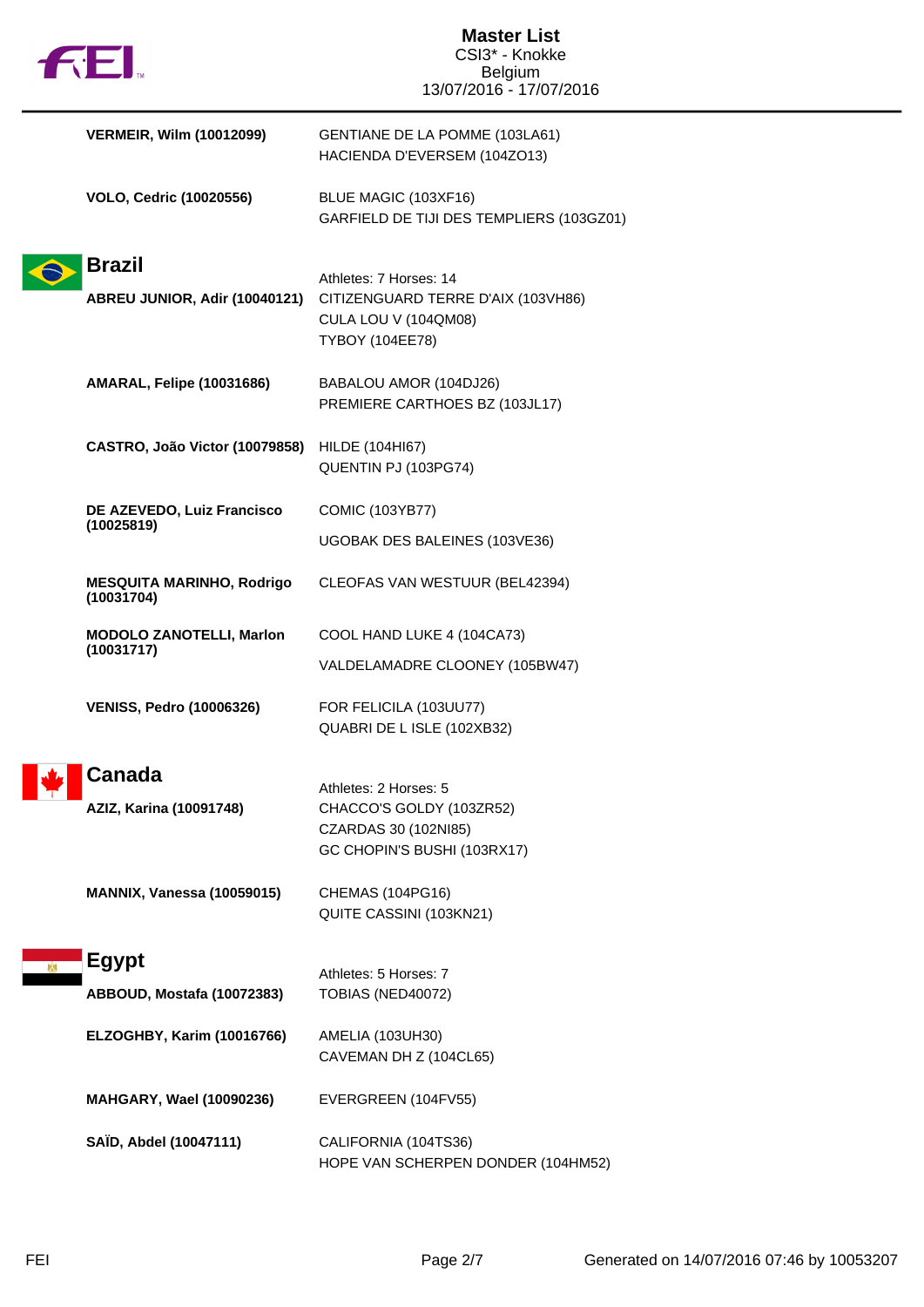

| SAMIR, Shady (10021791)                           | SHALIMAR DE BELAIR (103MM82)                                                                                                       |
|---------------------------------------------------|------------------------------------------------------------------------------------------------------------------------------------|
| <b>France</b><br><b>BORRIN, Alexis (10017243)</b> | Athletes: 8 Horses: 20<br>RUBY DE LA FOSSE (103GO89)<br>TIP TOP DE LA RONELLE (104II98)<br>ULLA UP DE LA RONELLE (104TH34)         |
| DALLAMANO, Julia (10009597)                       | HOEPALA VH DAALHOF (104GL51)                                                                                                       |
| DELAVEAU, Patrice (10002477)                      | LEONTINE LEDIMAR Z H D C (103OG38)<br>ORIENT EXPRESS HDC (102QT10)                                                                 |
| EPAILLARD, Julien (10001850)                      | CRISTALLO A LM (103BA23)<br>SHERIFF DE LA NUTRIA LM (103ZJ12)<br>TRADITION DE LA ROQUE (103VO34)<br>USUAL SUSPECT D'AUGE (104MQ11) |
| FOUTRIER, Guillaume (10012188)                    | BRENTANO D'AMAURY (104AX48)<br>TAMPA ALIA (104AX22)<br><b>URZO D'ISO (104QA70)</b>                                                 |
| LEONI, Philippe (10002543)                        | CARRIERE (102XO98)                                                                                                                 |
| <b>SCHUMACHER, Titouan</b><br>(10055979)          | ATOME Z (103VC62)<br>OCEANE DE NANTUEL (FRA45676)<br>PARADIS LATIN (102PT18)                                                       |
| SUEUR, Alexandre (10000647)                       | DAKAR C (102UY83)<br>NINKIE DE VY Z (104CL77)<br><b>QUALIDO 3 (105AX55)</b>                                                        |
| Germany                                           | Athletes: 3 Horses: 9                                                                                                              |
| <b>BETTINGER, Marc (10031659)</b>                 | BALOUZINO (102UP25)<br>RAVISANTE DE PLEVILLE (103WF71)                                                                             |
| KÖNEMANN, Christoph (10090675) QUILLINI (103OG54) | ROSE DE SETIF (103LH18)<br>SPRING DARK (103RS34)                                                                                   |
| <b>WENZ, Holger (10016397)</b>                    | ATLANTA 541 (103OA83)<br>DELUXE ILTON (104LY38)<br>DEW DROP (104EV79)<br>SMART FOREVER (103EE72)                                   |
| Great Britain                                     | Athletes: 13 Horses: 24                                                                                                            |
| <b>ASTON, Chloe (10038086)</b>                    | CHICO (104LN17)<br>CHOPIN (103TJ13)                                                                                                |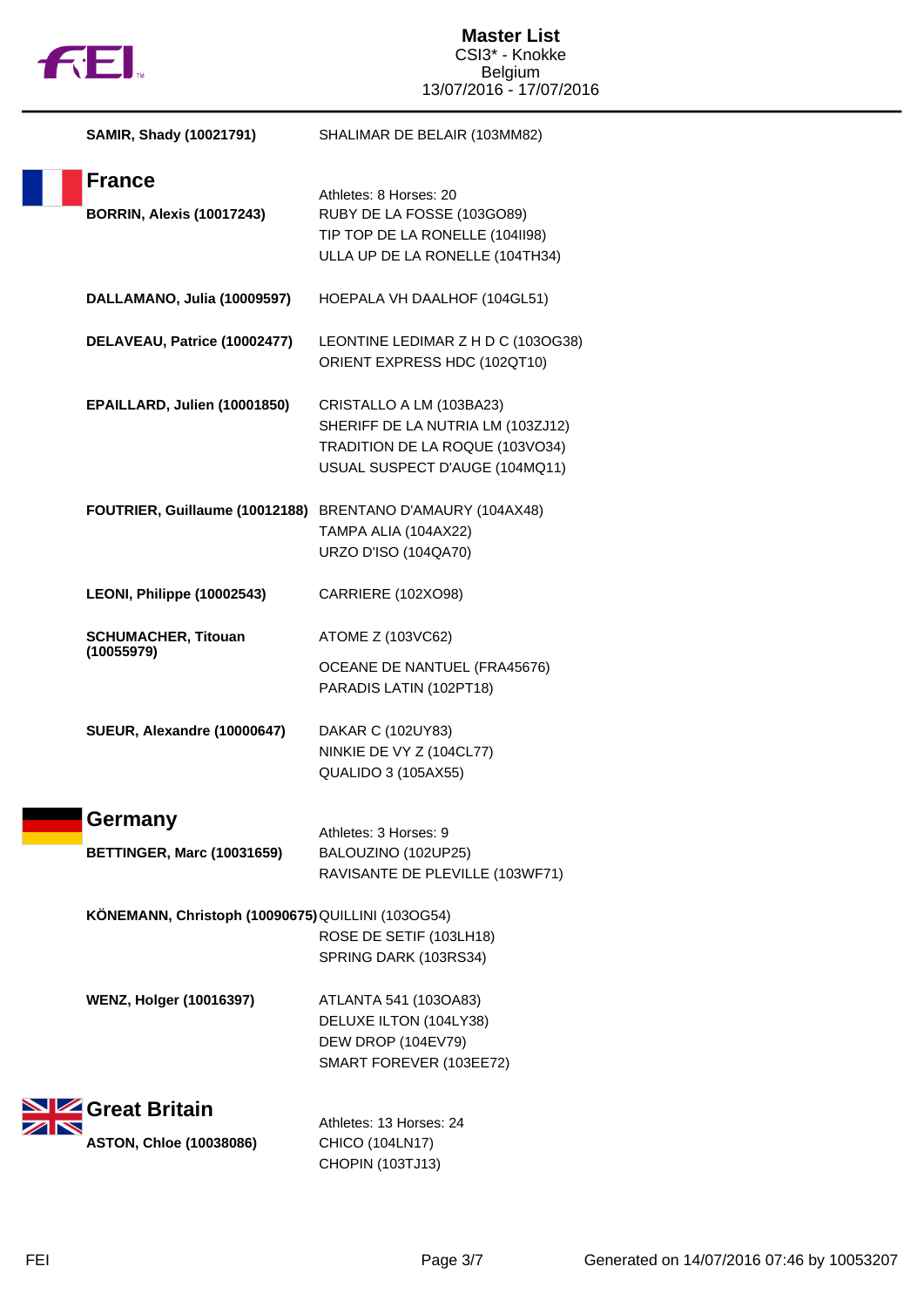

| <b>CHARLES, Harry (10097879)</b>                   | CONTROE (103VN63)                                                                                                              |
|----------------------------------------------------|--------------------------------------------------------------------------------------------------------------------------------|
| CLEE, Joe (10016433)                               | CLAPTON (103UC91)<br>FENTO CHIN S (103CP51)<br>UTAMARO D ECAUSSINES (102SS23)                                                  |
| DAVENPORT, James (10001681)                        | COCHELLA (103DJ10)<br>TIGER (103DD30)                                                                                          |
| GILLESPIE, Graham (10035405)                       | <b>CELINE (104FM43)</b>                                                                                                        |
| <b>GREDLEY, Tim (10010493)</b>                     | UNEX CAPTAIN CHAOS 8 (102VV58)<br>UNEX OMEGA STAR (102OL78)                                                                    |
| HUTTON, Samuel (10041033)                          | HAPPYDAM (103RW06)<br>ILOICA VD BISSCHOP (104IM53)                                                                             |
| MAHER, Ben (10000837)                              | CLIFF 67 (104FF92)<br>DIVA II (103YY08)<br>TIC TAC (102MW25)                                                                   |
| MENDOZA, Jessica (10047109)                        | JONKER VAN SOMBEKE (104FL50)<br><b>SPIRIT T (103KX42)</b><br>TOY BOY (104EQ08)<br>WAN ARCHITECT (102MA12)                      |
| PLATT, Charlotte (10009584)                        | JENSON 55 (104JI40)                                                                                                            |
| <b>ROUTLEDGE, Max (10023474)</b>                   | ZANZIBAR V (103PM63)                                                                                                           |
| <b>STOKER, Emma (10032050)</b>                     | TOWNHEAD TALLULAH V (103DZ20)                                                                                                  |
| <b>WILKS, Anna (10058868)</b>                      | <b>UNDICCI (102VM11)</b>                                                                                                       |
| <b>Ireland</b><br><b>KENNY, Darragh (10017246)</b> | Athletes: 4 Horses: 10<br>BOLERO 111 (103MD95)<br>FIXDESIGN FUNKE VAN 'T HEIKE (103CT40)<br>GLOBAL VAN T BRAUNERTHOF (103OK48) |
| <b>RYAN, Thomas (10017365)</b>                     | CADY B (104AK64)<br>CRUISE ON CLOVER (SUI09853)<br>PAPPA ANTE PORTAS (103XW68)                                                 |
| <b>TALBOT, Niall (10002364)</b>                    | CARACTER (102QX24)<br>INSOLITE V'T MOLENVONDEL (104MD36)                                                                       |
| <b>TWOMEY, Billy (10011444)</b>                    | <b>THOMAS (103WE37)</b><br>TIN TIN (GBR42034)                                                                                  |

u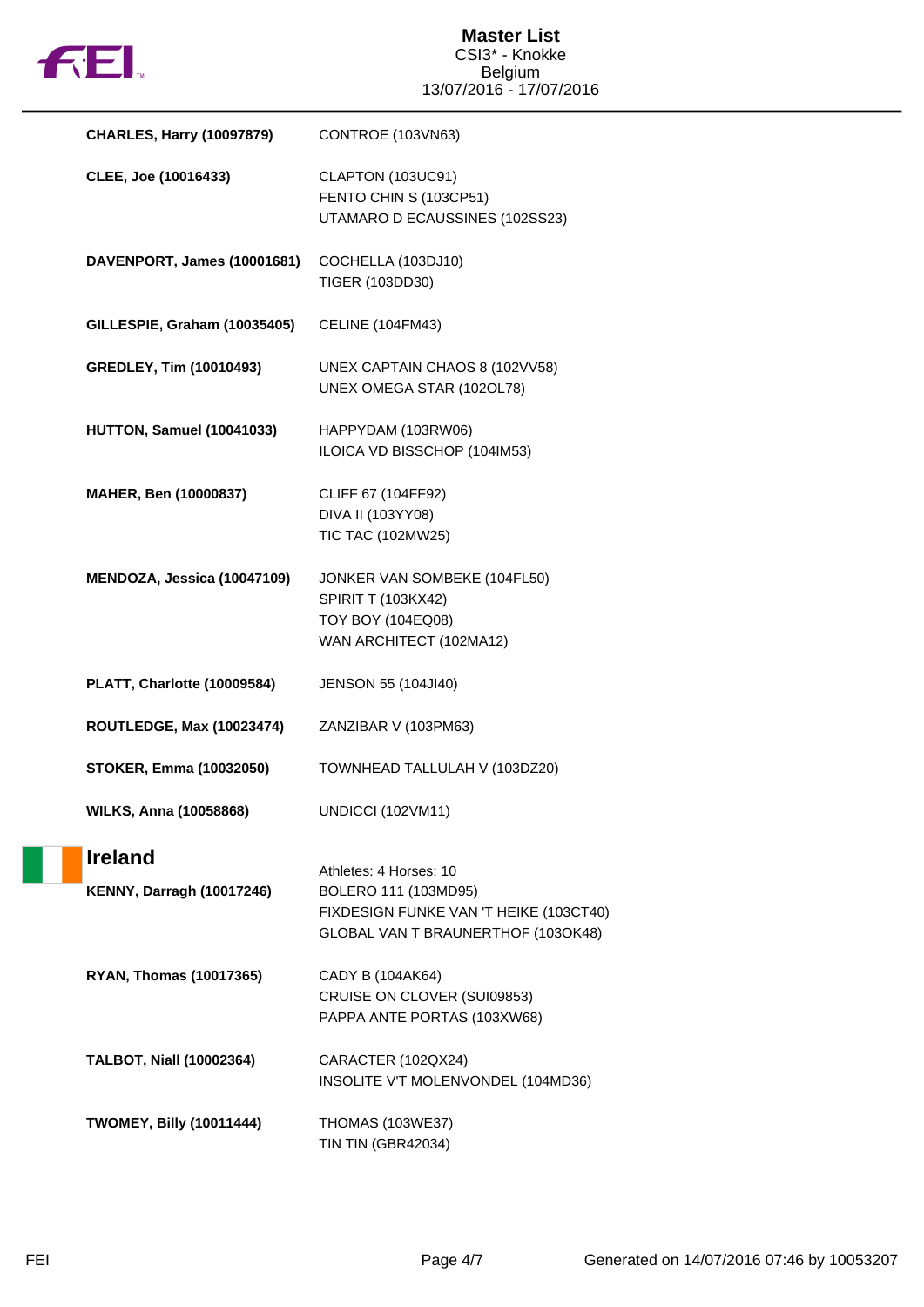

Ē

|          | <b>Italy</b>                                          | Athletes: 3 Horses: 7                                                                    |
|----------|-------------------------------------------------------|------------------------------------------------------------------------------------------|
|          | ALFONSO, Antonio (10008214)                           | QUMRAN DE FELINES (102XV40)<br>REDSKIN DE RIVERLAND (103IU28)<br>UNFORGETTABLE (103XE00) |
|          | <b>CALLERIO, Nicolo' Vincenzo</b><br>(10042365)       | DARIUS (102RL54)                                                                         |
|          |                                                       | GRAN LAUDE VAN T GOOVAHOF (103LY02)                                                      |
|          | DE LUCA, Lorenzo (10043516)                           | BALOU DE COEUR JOYE (103JC79)<br>ISAAC II D'EYGENDOM (104VQ87)                           |
|          | Jordan                                                | Athlete: 1 Horses: 2                                                                     |
|          | HANI BISHARAT, Ibrahim                                | <b>BOWIE Z (104IX66)</b>                                                                 |
|          | (10001629)                                            | BROWN SUGAR (104DK66)                                                                    |
|          | Lithuania                                             |                                                                                          |
|          | SKERYS, Laimondas (10044674)                          | Athlete: 1 Horse: 1<br>CARLSBERG 10 (104KV84)                                            |
|          | <b>Mexico</b>                                         |                                                                                          |
|          | LAMBRE, Santiago (10000530)                           | Athlete: 1 Horses: 2<br>FORTIN (103ET72)                                                 |
|          |                                                       | JOHNNY BOY (103TA05)                                                                     |
|          | <b>Netherlands</b>                                    | Athletes: 4 Horses: 9                                                                    |
|          | <b>KUYTEN, Suus (10006628)</b>                        | CABACHON (102SH38)                                                                       |
|          |                                                       | DAKOTA DU BUISSON Z (102WO72)<br>DALLAS DU DOMAINE Z (102UD96)                           |
|          | POELS-DEVOS, Caroline<br>(10006741)                   | GIN D (103LJ77)                                                                          |
|          | ROMP, Ruben (10018941)                                | AUDI 'S DIMPLE (104GT32)                                                                 |
|          |                                                       | AUDI'S TEAVANTA II C Z (103ZZ96)<br>AUDI'S WIZARD (NED42017)                             |
|          |                                                       |                                                                                          |
|          | VAN GRUNSVEN, Demi (10048553) QUERIDA (103VP59)       | TINKA'S HOPE (103GZ83)                                                                   |
|          |                                                       |                                                                                          |
| الالاجرى | Saudi Arabia (Kingdom                                 | Athlete: 1 Horse: 1                                                                      |
|          | of)<br><b>BINT TURKI, Princess Lama</b><br>(10021422) | CASINO (104Cl82)                                                                         |
|          | <b>Spain</b>                                          | $Ath$ $Ath$ $Ath$ $Ath$ $Ath$                                                            |

Athletes: 5 Horses: 12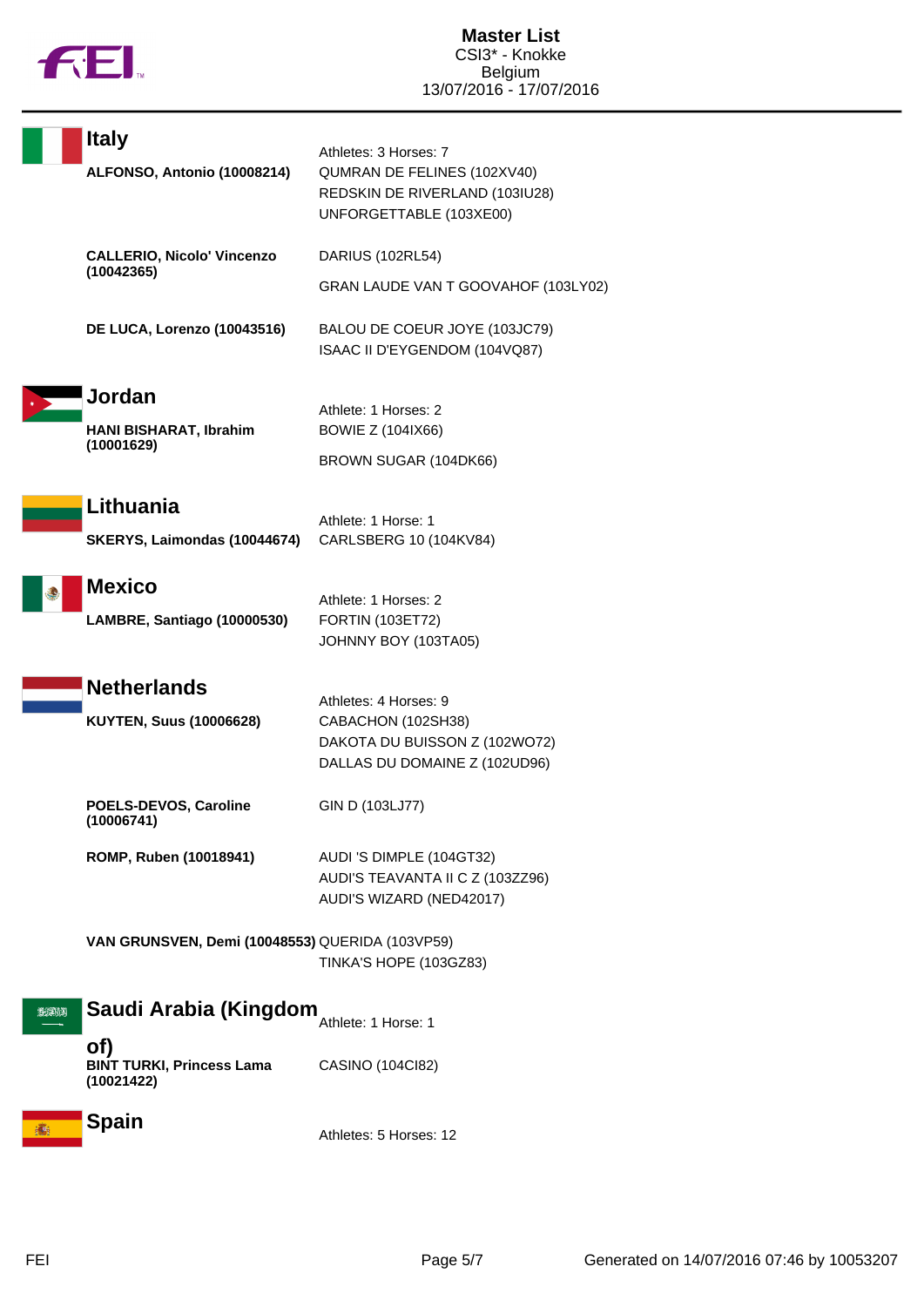

|  | ALVAREZ AZNAR, Eduardo<br>(10016414)                           | CHATMAN (104CB74)                                               |
|--|----------------------------------------------------------------|-----------------------------------------------------------------|
|  |                                                                |                                                                 |
|  |                                                                | FIDUX (103VW82)<br>ROKFELLER DE PLEVILLE BOIS MARGOT (103AU24)  |
|  |                                                                |                                                                 |
|  | AÑON SUAREZ, Manuel<br>(10033023)                              | RACKEL CHAVANNAISE (BEL40628)                                   |
|  | ARIAS, Julio (10006511)                                        | CASTOR VH MOLENHOF Z (104XH32)<br>MR MAGOO (104QU80)            |
|  |                                                                |                                                                 |
|  | <b>CORDON, Pilar Lucrecia</b><br>(10000510)                    | ARMANI DES MARAICHERS (103YG76)                                 |
|  |                                                                | GRIBOUILLE DU LYS (103XT21)<br><b>HARLEY (103ET79)</b>          |
|  | <b>MENENDEZ MIERES, Gerardo</b>                                | CASSINO DC (103PF83)                                            |
|  | (10012125)                                                     | COSTELLO DC (103ZQ08)<br>LORDANA DC (104OD22)                   |
|  |                                                                |                                                                 |
|  | <b>Sweden</b>                                                  | Athletes: 3 Horses: 5                                           |
|  | <b>AUGUSTSSON ZANOTELLI,</b><br>Angelica (10012164)            | BALOUCENTO 2 (104CB11)                                          |
|  | <b>BENGTSSON, Rolf-Göran</b><br>(10000427)                     | BOSTON ASK (104KJ07)                                            |
|  |                                                                | OAK GROVE'S HEARTFELT (103KQ80)<br>TODT UN PRINCE ASK (103SR57) |
|  | <b>PARMLER, Malin (10008080)</b>                               | HOCKNEY (104EQ05)                                               |
|  | <b>Switzerland</b>                                             |                                                                 |
|  |                                                                | Athlete: 1 Horse: 1                                             |
|  | <b>SANDOZ, Rachel (10007016)</b>                               | TEXAS M'AUREA (103VV04)                                         |
|  | <b>Turkey</b>                                                  |                                                                 |
|  | <b>KARAEVLI, Omer (10006862)</b>                               | Athlete: 1 Horses: 2<br>CORTANI (104JN88)                       |
|  |                                                                | DADJAK TER PUTTENEN (102OU97)                                   |
|  |                                                                |                                                                 |
|  | <b>United States of</b>                                        | Athletes: 11 Horses: 22                                         |
|  | America<br>DEBANY CLERO, Alice (10000660) AMAREUSA S (102WU87) |                                                                 |
|  | FARRINGTON, Kent (10009302)                                    | CREEDANCE (104NA62)                                             |
|  |                                                                | <b>VOYEUR (102TH86)</b>                                         |
|  | <b>GOLDMAN, Lisa (10085798)</b>                                | CENTURION B (103SZ14)<br>HINDSIGHT (104ZV88)                    |
|  | GOUTAL, Clementine (10033742)                                  | CABALLITO (SWE40337)                                            |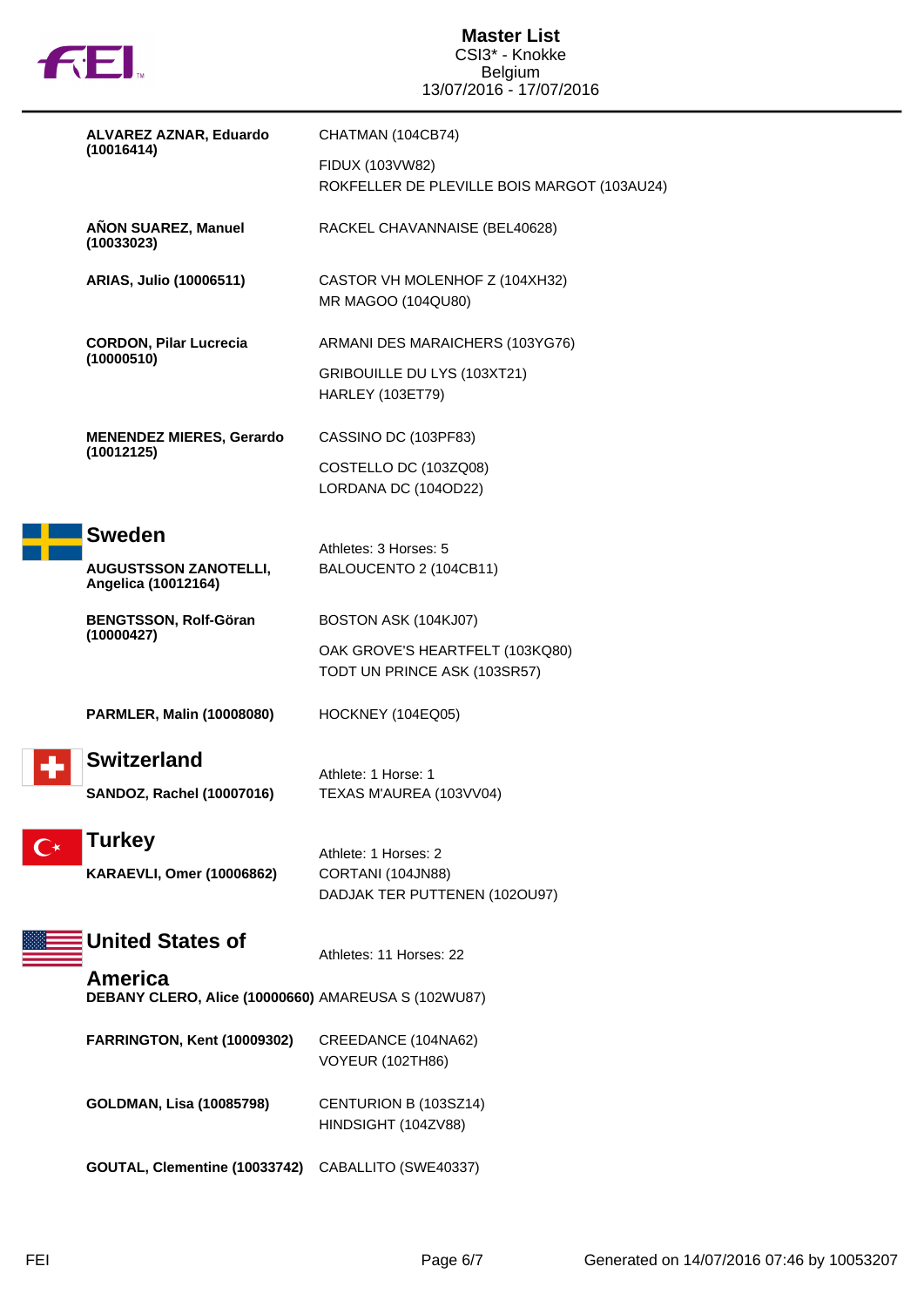

| <b>JUDGE, Quentin (10030473)</b>   | <b>HH FYLOE (103OM45)</b>           |
|------------------------------------|-------------------------------------|
| <b>KESSLER, Reed (10045920)</b>    | CASSY DU FAURIEU (104NP03)          |
|                                    | COS I CAN (GBR42294)                |
|                                    | SORAYA DE L'OBSTINATION (BEL42561)  |
| <b>MC CAHILL, Kerry (10119027)</b> | CHARLY CHAPLIN S (103VK43)          |
|                                    | UTOPIA DI SAN PATRIGNANO (GER45725) |
| MERSHAD, Gabriela (10068430)       | CAPRILLI HSF (102RM23)              |
|                                    | CAVALITO (103GU34)                  |
|                                    | SKARA GLEN'S BASEL (102MO65)        |
| <b>MOFFITT, Emily (10103688)</b>   | CHAPLIN W (104VQ35)                 |
|                                    | IT'S REAL LOVE VD SMIS Z (104CT86)  |
|                                    | THALIS DE LA ROQUE (104AZ34)        |
| RAFLOWITZ, Brittni (10073372)      | HILTON VAN DE BREEPOEL (104QV63)    |
|                                    | HOPE VAN T ZORGVLIET (104DL59)      |
| <b>TYREE, Catherine Nicole</b>     | <b>BOKAI (103MG29)</b>              |
| (10068986)                         | ENJOY LOUIS (103EY94)               |
|                                    |                                     |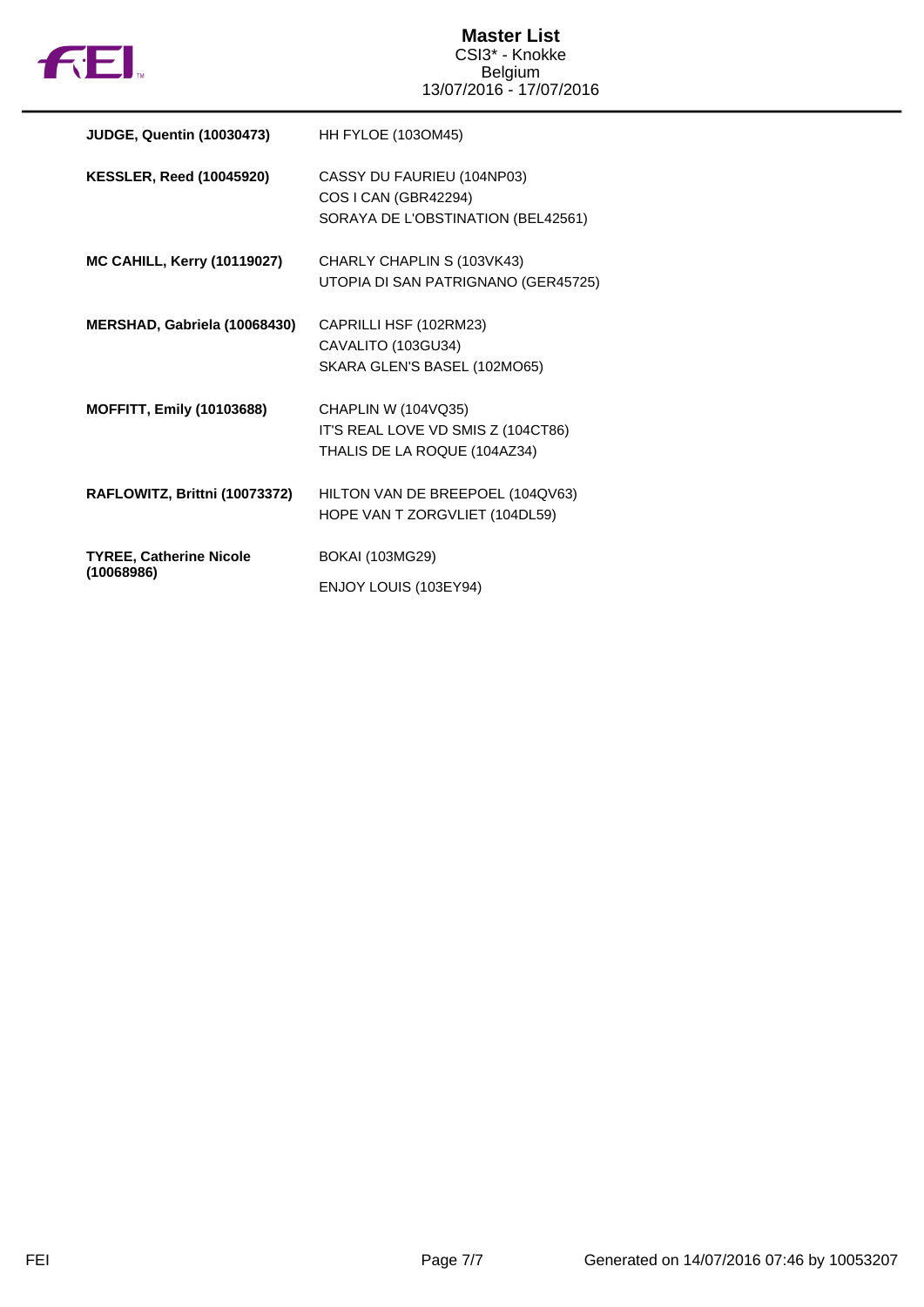

|                                             |                                                                   | Countries: 30 | Athletes: 162 | Horses: 286 |
|---------------------------------------------|-------------------------------------------------------------------|---------------|---------------|-------------|
| <b>Belgium</b>                              | Athletes: 38 Horses: 66                                           |               |               |             |
| <b>BRAECKMANS, Cassandra</b><br>(10072238)  | BEE WONDERFUL (SWE40295)                                          |               |               |             |
| BRAECKMANS, Xena (10072680)                 | MISSES BLUE (104RN08)                                             |               |               |             |
| BRUYNSEELS, Niels (10006852)                | CHIEF (103YN67)<br>HIMALAYA VAN HET MOLENHOF (104PC87)            |               |               |             |
| <b>CONTER, Emilie (10077676)</b>            | CESANNA (102SS04)<br>COUTRAS (104NT32)<br>HIP LIVING (104UV13)    |               |               |             |
| <b>CONTER, Zoe (10071490)</b>               | BURBURRY R (103LF61)<br>IRENICE HORTA (104UL44)                   |               |               |             |
| <b>DE BRUYN, Lander (10025394)</b>          | UNICSTAR DE COURCY (104MC49)                                      |               |               |             |
| DE PELSMAEKER, Julie                        | ARTICO 2 (104CU61)                                                |               |               |             |
| (10042868)                                  | DALOUBETTE VAN DE KREKEBEKE (103FC83)                             |               |               |             |
| DE WAELE, Koen (10015508)                   | IGOR DE VAUXELLES (104IO06)                                       |               |               |             |
| DEJAGER, Pieter (10026729)                  | LACCOS T (BEL41884)                                               |               |               |             |
| <b>DEVOS, Lieven (10006828)</b>             | ELDORRADO MVNZ (105AX78)                                          |               |               |             |
| DEVOS, Pieter (10006585)                    | ESPOIR (102WM86)<br>HALOUBET HITCHCOCK (104CJ90)                  |               |               |             |
| DIVE, Marie (10036538)                      | QARLAM DES ETISSES (102YQ94)                                      |               |               |             |
| FALISSE, Stephanie (10106816)               | ULYNE DU THOT (104QP34)                                           |               |               |             |
| <b>GEURTS, Jessica (10008859)</b>           | HAVANNA VAN 'T GEYZEVEN (104NW25)<br>HUNTER VAN BERIMAR (104HO17) |               |               |             |
| <b>GIELEN, Kevin (10005772)</b>             | DURANO E (104WT45)<br>ENFANT DE KIMOSA (105EJ58)                  |               |               |             |
| <b>GROVE, Alexandra (10083716)</b>          | TOUCHE VD DRIE EIKEN Z (102SP07)                                  |               |               |             |
| <b>LAMBILLIOTTE, Eleonore</b><br>(10040828) | ALASKA V G Z (103ID86)                                            |               |               |             |
| LIVENS, Jorien (10039899)                   | VALLEY DH Z (103WT54)                                             |               |               |             |
| <b>MALFAIT, David (10038471)</b>            | HUNTERS CONLYPSO II (104QY71)                                     |               |               |             |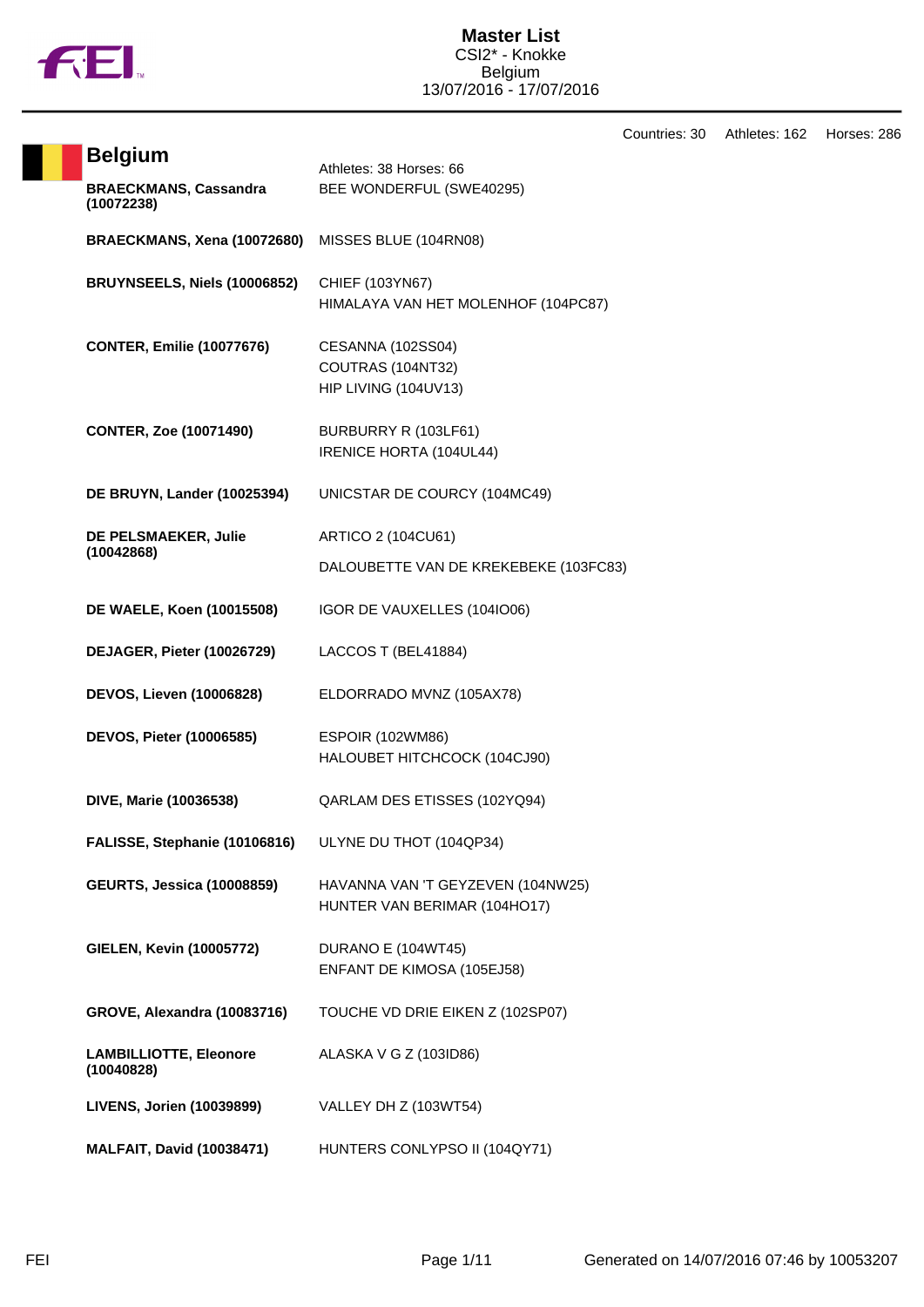

| <b>MATHY, Francois Jr (10001360)</b>                              | FALCO VAN DE CLEHOEVE (103PG78)<br>UNO DE LA ROQUE (104LC13)                                    |
|-------------------------------------------------------------------|-------------------------------------------------------------------------------------------------|
| MORSSINKHOF, Evy (10041864)                                       | AUGUSTINUS LAN (103LG60)<br>PERIGROSSO (103VZ31)                                                |
| MORSSINKHOF, Romy (10059272) CARA VICTORIA (103LC71)              | VIVOLTA DE GREE (104WS79)                                                                       |
|                                                                   | MORSSINKHOF, Simon (10077686) GINES VAN DE KLUNDERD (103SF34)<br>NOTRE STAR Z (104FS04)         |
| NOTERMAN, Dimitry (10031451)                                      | BACARDI-RHUM DE MUZE (BEL41319)                                                                 |
| PATTEET, Gudrun (10001508)                                        | SEA COAST COCO BERLINI (104NC70)                                                                |
| PEETERS, Leonie (10046674)                                        | CARDENTA (103WZ83)<br>CATHO (102PX98)<br><b>SUNNY GIRL (102OC82)</b><br><b>VAHINA (104FA21)</b> |
| PHILIPPAERTS, Nicola (10036018) CHILLI WILLI (104IV06)            | DONATELLA-N (POR40516)<br>USTINA SITTE (103CS00)                                                |
| <b>PUTTERS, Claire (10095432)</b>                                 | COPAIN DE MUZE (104HS21)<br>CRISTAINVILLE (103ZO49)<br>FA BELLE VAN SOMBEKE (104JT68)           |
| QUAGHEBEUR, Giovanni<br>(10091876)                                | <b>ESPOIR (104VR64)</b><br>JORRE-S-FAIR (105HH38)                                               |
| SCHOONBROODT- DE AZEVEDO, BERGKAMP (103TI31)<br>Celine (10000938) | UNE ELITE D'AVRIL (104FO14)                                                                     |
| <b>SEPUL, Eddy (10005773)</b>                                     | EDESA'S BASANTOS (103QL42)                                                                      |
| TAVEIRNE, Nikita (10002394)                                       | BALLERINA VAN SAPPENLEEN (103SK76)<br>QUICKLY Z (102SU31)                                       |
| VAN DEN BOSCH, Ines (10021966) WATCH ME (102NN31)                 |                                                                                                 |
| VAN DEN BOSCH, Michael<br>(10034918)                              | ATILJA (103KV39)                                                                                |
| <b>VAN DER STRATEN, Laurent</b><br>(10047697)                     | LIVORNO (103SH55)<br><b>WOT SHOT (103IH33)</b>                                                  |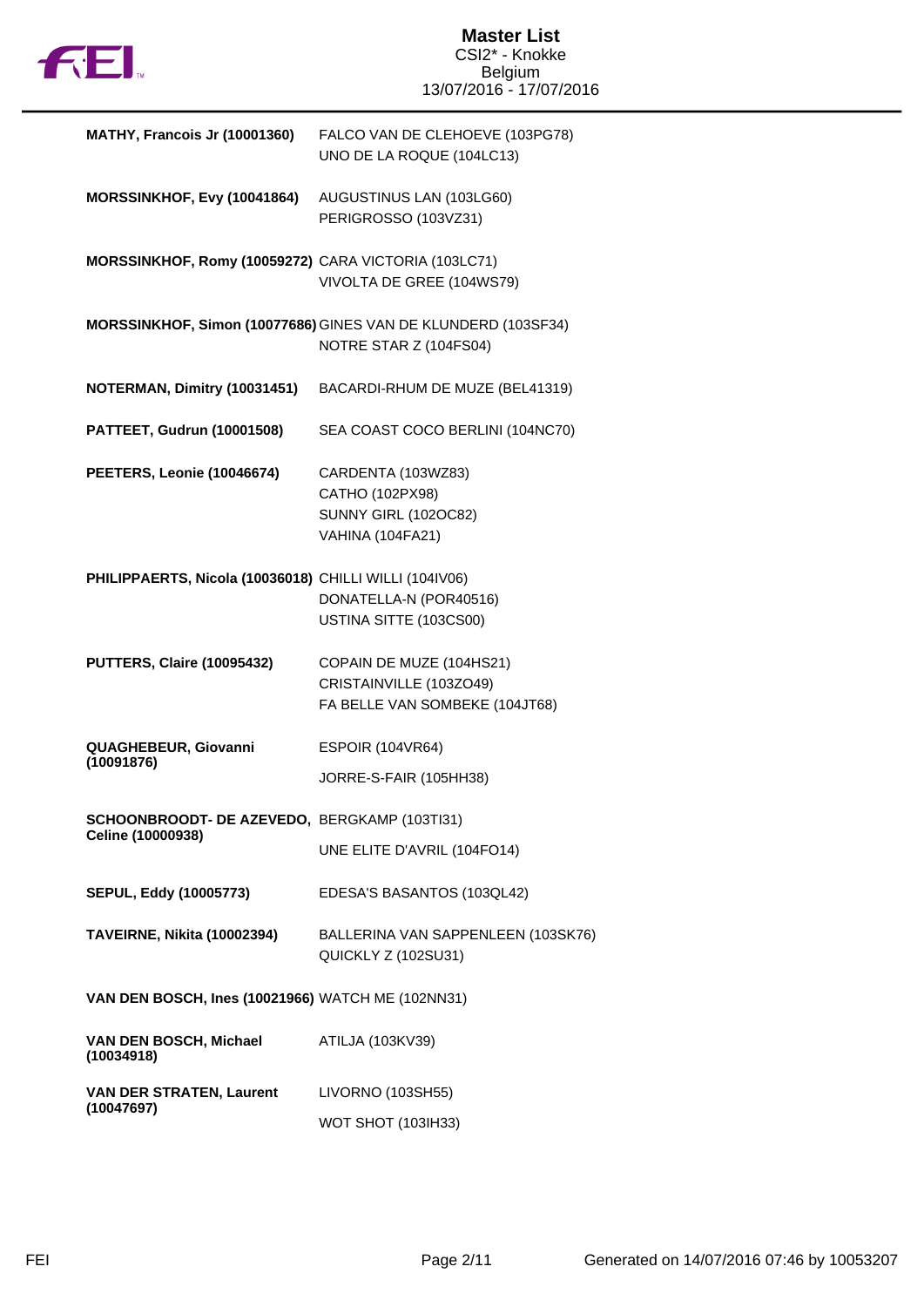| <b>FEI</b> |                                                                  | <b>Master List</b><br>CSI2* - Knokke                                                   |  |
|------------|------------------------------------------------------------------|----------------------------------------------------------------------------------------|--|
|            |                                                                  | <b>Belgium</b><br>13/07/2016 - 17/07/2016                                              |  |
|            | VANDOORNE, Axel (10106266)                                       | ESCAPE (102OR13)<br>GIGI BRAVOUR VAN DE BASQUITA (104IK78)<br><b>INDIGO (104YS37)</b>  |  |
|            | <b>VANDOUSSELAERE, Kelly</b><br>(10001917)                       | CLEARSTAY (103OM47)                                                                    |  |
|            |                                                                  | EDESA LA DOLCE VITA 11 (103YQ47)<br>LORENZO (104TW61)                                  |  |
|            | <b>VERMEIR, Wilm (10012099)</b>                                  | IQ VAN HET STEENTJE (104HP75)<br>IRMA LA DOUCE I R (105AC76)                           |  |
|            | <b>Brazil</b>                                                    |                                                                                        |  |
|            |                                                                  | Athletes: 6 Horses: 11<br>ABREU JUNIOR, Adir (10040121) EVANCO VH WEIDSE HOF (104FR01) |  |
|            | CASTRO, João Victor (10079858)                                   | AGATHA D ECAUSSINNES (103OF70)<br>SISI DE CARANTIL (103ZU49)                           |  |
|            | DE AZEVEDO, Luiz Felipe<br>(10002079)                            | CANTITUS Z (104HM42)                                                                   |  |
|            | DE AZEVEDO, Luiz Francisco<br>(10025819)                         | <b>COLLIN (104JZ11)</b>                                                                |  |
|            | <b>MESQUITA MARINHO, Rodrigo</b><br>(10031704)                   | AZIMUT CHAVANNAIS Z (102RS97)                                                          |  |
|            |                                                                  | BRASSICA (SWE40494)<br>UDO VAN DE SOMME (102WD55)                                      |  |
|            | <b>MODOLO ZANOTELLI, Marlon</b><br>(10031717)                    | EXTRA VAN ESSENE (102XU85)                                                             |  |
|            |                                                                  | ICARUS (103VU39)<br>SWEET DE BEAUFOUR (103LK47)                                        |  |
|            | <b>Chinese Taipei</b>                                            | Athlete: 1 Horse: 1                                                                    |  |
|            | <b>CHIANG, Chia-Ying (10074782)</b>                              | HIGH SKY DU SUD (103RV01)                                                              |  |
|            | <b>Czech Republic</b>                                            | Athletes: 3 Horses: 5                                                                  |  |
|            | AUGIER DE MOUSSAC, Charlotte BELLA BROWN (104GZ37)<br>(10009582) |                                                                                        |  |
|            | <b>AUGIER DE MOUSSAC, Emma</b><br>(10017125)                     | COPIA (103XR00)                                                                        |  |
|            |                                                                  | DARLING DE LA MARCHETTE Z (104QU98)                                                    |  |
|            | KELLNEROVÁ, Anna (10075949)                                      | ATESSA B L H (102YV77)<br><b>CLASSIC (103TC83)</b>                                     |  |
|            | <b>Denmark</b><br><b>BARKER, Rikke Belinda</b><br>(10035107)     | Athletes: 2 Horses: 3<br>QUITHA BLUE (104VF93)                                         |  |

П

L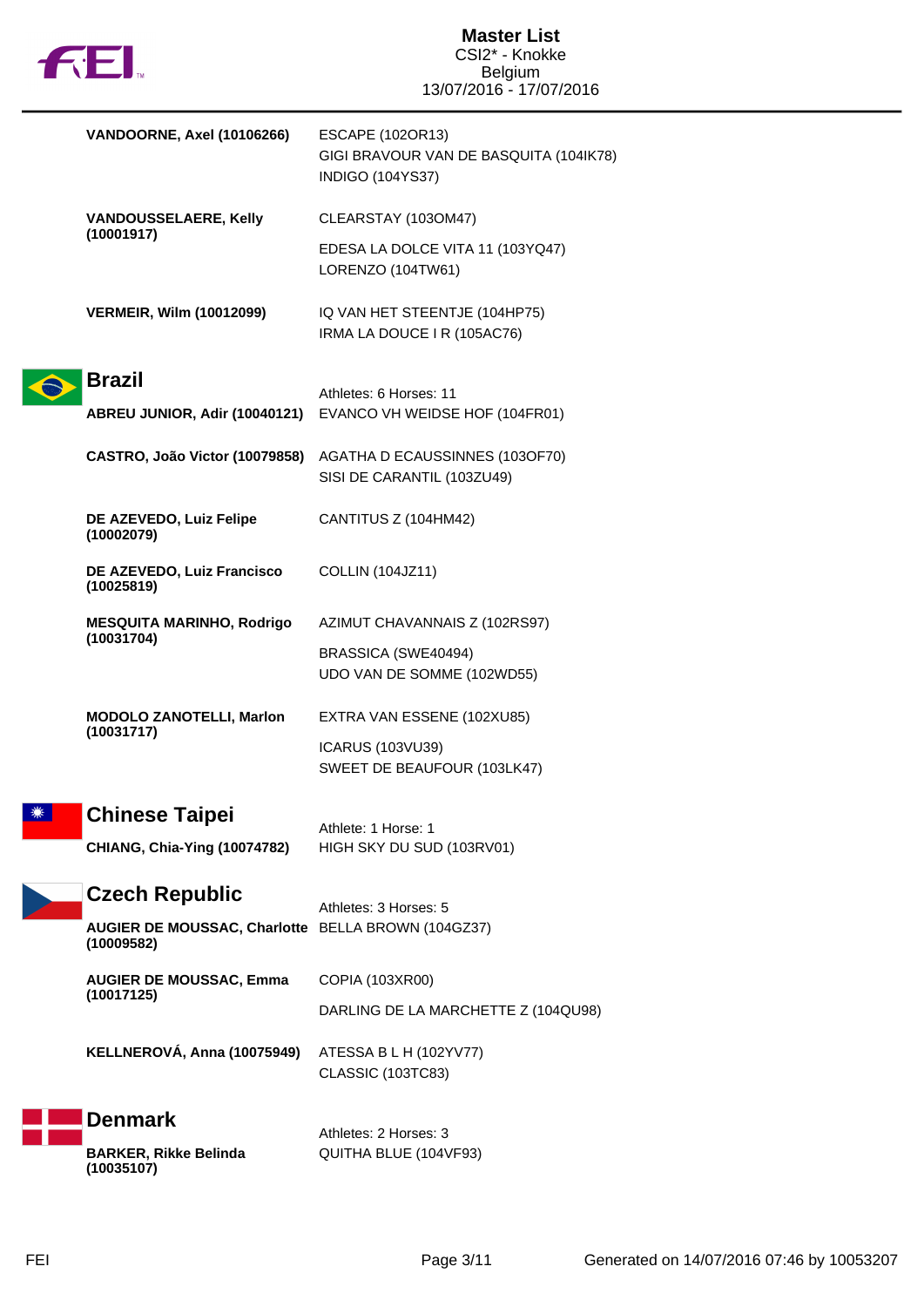

| HALLUNDBAEK, Emil (10072610) CHALISCO (104CU27)      | DAZERMIE (104YX28)                                                                       |
|------------------------------------------------------|------------------------------------------------------------------------------------------|
| <b>Egypt</b><br>ABBOUD, Mostafa (10072383)           | Athletes: 8 Horses: 15<br><b>HERR SENAAT 111 (103TD91)</b><br>QARAT DE LA LOGE (102ZL58) |
| ELZOGHBY, Karim (10016766)                           | COLOUR GIRL (103UL89)<br>DOLCE M (105HJ14)<br>MADINAH (104FV57)                          |
| <b>MAHGARY, Wael (10090236)</b>                      | <b>CYPRUS (105AC78)</b><br>ZARCO (103OF60)                                               |
| <b>SADEK, Mohamed (10012306)</b>                     | <b>ESCAPE (105HJ15)</b>                                                                  |
| SAÏD, Abdel (10047111)                               | INEBELLE VAN 'T WELTHOF (105HT92)<br>ITCHY VAN HET LAMBROECK (104YL60)                   |
| SAMIR, Shady (10021791)                              | AMADORA (102XK23)<br>ZISSOGA 2 (103PL91)                                                 |
| <b>SHAKER, Ismail (10101572)</b>                     | COPY CAT (104AN59)                                                                       |
| TALAAT, Mohamed (10021782)                           | BELTONE PARTNER (EGY40057)<br>TABEA 20 (103CT87)                                         |
| <b>Finland</b><br>RANTA-AHO, Jasmin (10082619)       | Athlete: 1 Horse: 1<br>COSTA CURTA (103QE08)                                             |
| <b>France</b><br><b>BARTIN, Vincent (10043985)</b>   | Athletes: 21 Horses: 36<br>CADILLAC (104IE14)<br>STO ONE (103XR18)                       |
| DALLAMANO, Julia (10009597)                          | SUPERLOVER DEPLEVILLE (103QD56)<br>UMEA DE PLEVILLE (104EV19)                            |
| DELAGE, Anthony (10099184)                           | HUNTERS CANATANO Z (103BB34)                                                             |
| DELAVEAU, Patrice (10002477)                         | ORNELLA MAIL HDC (102QE65)                                                               |
| EPAILLARD, Julien (10001850)                         | SAFARI D AUGE (103VQ92)<br>SEPHORA SONZEENNE (103RQ96)                                   |
| FOUTRIER, Guillaume (10012188) DOLLYBELL B (104HO19) | ISPERADO VAN HET WINGERD HOF (104JH96)                                                   |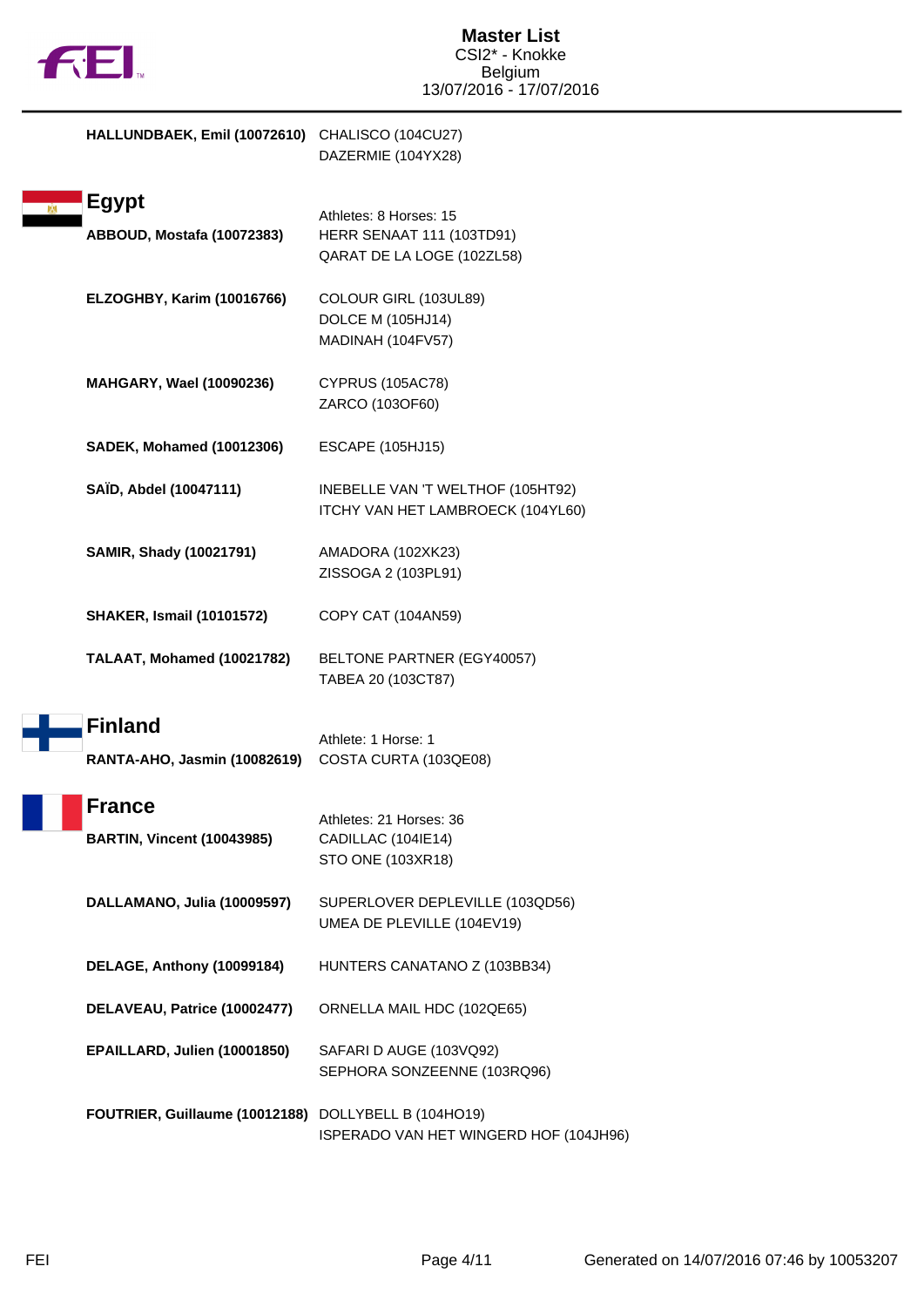

| GIRAUD, Flore (10081150)                     | ULISCA DU TOUNEY (104CR84)                                                                                |
|----------------------------------------------|-----------------------------------------------------------------------------------------------------------|
| LAHOUD, Marwan (10043718)                    | ZAKOPANE VTH (103DR57)                                                                                    |
| LAPERTOT, Walter (10003066)                  | AMELIE 62 (102US40)<br>BONJONVINA VERA (105FE90)                                                          |
| LEONI, Philippe (10002543)                   | SCHWYZ DE LA CENSE (103MT75)                                                                              |
| MASSIN, Augustin (10093836)                  | ULPIEN DE B'NEVILLE (104KU01)                                                                             |
| MAUPILER, Robinson (10062429)                | <b>IBABCO (104CN18)</b><br>INSOUCI S (104TP52)<br>NORLAM DES ETISSES (FRA44518)                           |
| <b>MULLER, Zoe (10071575)</b>                | UTOPIA VAN DE RYST (103LD69)                                                                              |
| PENNARUN, Brendan (10026261)                 | DOLCE VITA 333 (104FC75)<br>ITS LOTTO 111 (103YQ46)                                                       |
| PEREZ, Delphine (10008400)                   | CORLANA S (104DR23)<br>TRAFALGAR KERVEC (103ZP07)<br>UNTOUCHABLE GIPS (104UW43)                           |
| POSTILLON, Lara (10020024)                   | PIMM'S DU COTY (102TC61)<br><b>WOMAN (103FP10)</b>                                                        |
| ROZIER, Thierry (10009145)                   | FRIEDRICH 29 (103SA51)<br><b>STAR (105BN43)</b><br>TIAMS BO REGARD (103ZJ00)                              |
| SAINT, William (10008050)                    | LIMEX (DE) (FRA44806)                                                                                     |
| <b>SCHUMACHER, Titouan</b><br>(10055979)     | QUINQUET D'IVRAIE (102ZV88)<br>UKULELE BRIMBELLES (104MF37)                                               |
| WITTMER, Pascale (10008356)                  | SANTOLINE DU GENET (105EF47)                                                                              |
| ZAHID, Tamara (10083538)                     | BAROS (103MX85)<br>BELMONDE (103WJ45)                                                                     |
| Germany<br><b>BETTINGER, Marc (10031659)</b> | Athlete: 1 Horses: 3<br><b>C'EST SUE B (104HB22)</b><br>QUINCY W (104AK40)<br>VESTA DE COQUERIE (104XG97) |



Athletes: 21 Horses: 36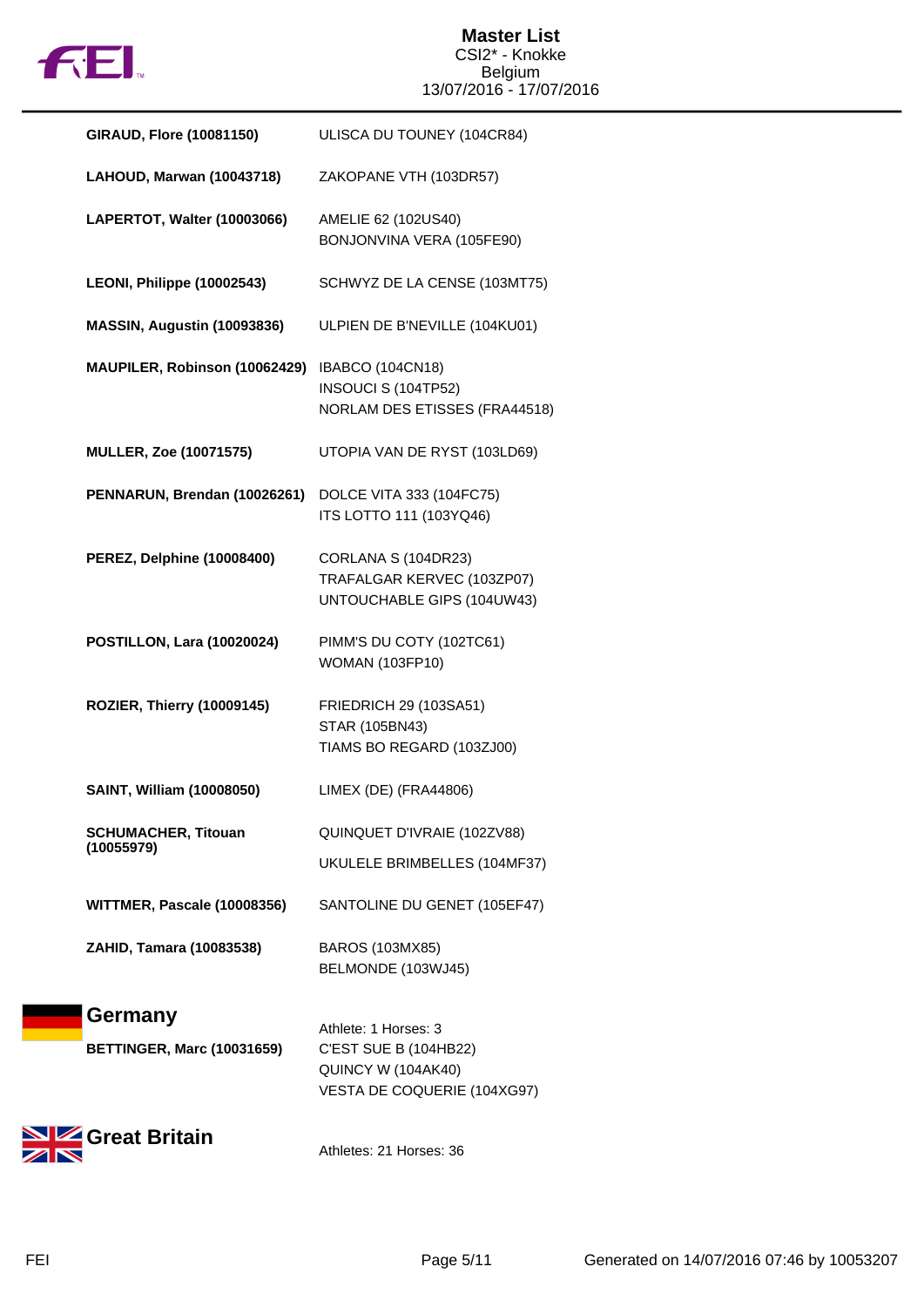

| <b>ASTON, Chloe (10038086)</b>                   | AMIGO T (103CU08)                                                                                    |
|--------------------------------------------------|------------------------------------------------------------------------------------------------------|
| <b>BABES, Stacy (10017155)</b>                   | CAMILLO VDL (104CU85)<br>CAZADOR LS (104IR90)<br>ICEMAN DE MUZE (104CU75)<br>UPPERFIELD CH (104FD55) |
| <b>BARBOUR, Nina (10005124)</b>                  | CALLE (GBR40510)                                                                                     |
| <b>CHARLES, Harry (10097879)</b>                 | <b>ALURE III (103LJ95)</b><br>VIVALDI DU DOM (103ME29)                                               |
| CHARLES, Scarlett (10104032)                     | DAUPHIN (104JI36)<br>SACREE DU ROUET (104DS22)                                                       |
| <b>CRAKER, Lana (10073924)</b>                   | <b>BLAZE (104EW73)</b>                                                                               |
| DAVENPORT, James (10001681)                      | AIR TRAVEL (103MU04)<br>ONE INVERNESS (104GK57)                                                      |
| <b>GREDLEY, Tim (10010493)</b>                   | UNEX ARANTOS (103MT27)                                                                               |
| HALL MCATEER, Jodie (10090038) COLETTE (104AZ81) | COQUIN DE COQUERIE Z (104PX25)                                                                       |
| HARRISON, Ashlee (10103031)                      | CASPAR Z (103YY25)<br>GRUPO PROM OLIMPIC (103BS33)<br>TOUPIE DU QUESNOY (104BZ12)                    |
| HUTTON, Samuel (10041033)                        | CANTAIRE O (105HD81)                                                                                 |
| <b>NEADS, Cressy (10041309)</b>                  | <b>ELTON II (103VJ41)</b>                                                                            |
|                                                  | TOWNHEAD CHINTON (104EG41)                                                                           |
| <b>NEADS, Stuart (10007596)</b>                  | CHASKA II (104QP76)<br>LORDANOS JUNIOR (103WC59)                                                     |
| PLATT, Charlotte (10009584)                      | COLIEN V (104FZ43)                                                                                   |
| <b>ROUTLEDGE, Max (10023474)</b>                 | HAIFA. O.L. (104NP58)                                                                                |
| <b>SIMPSON, Theo (10098809)</b>                  | TOUCH OF CHILLI (103VR69)                                                                            |
| <b>STOKER, Emma (10032050)</b>                   | MISS MONEYPENNY (104VC08)<br>TOWNHEAD BALLULAH (104MD90)<br>TOWNHEAD CAMPUS (103JF24)                |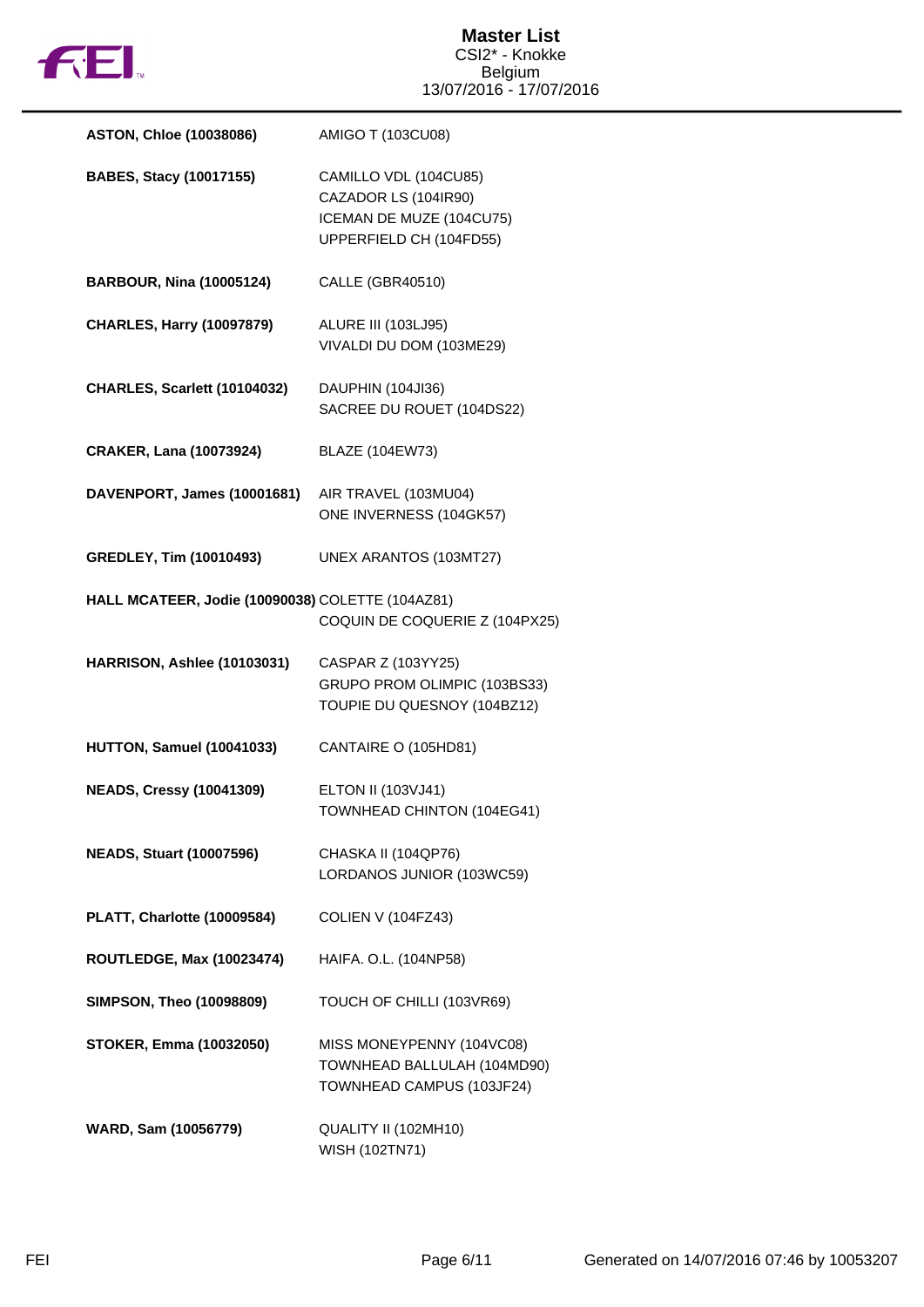|  | M |
|--|---|
|  |   |

|   | <b>WATTS, Kayleigh (10033410)</b>                           | CHARMEUR (103VW59)                                                                                   |
|---|-------------------------------------------------------------|------------------------------------------------------------------------------------------------------|
|   | <b>WEBB, Dominic (10054266)</b>                             | EIS LUSETTE Z (104IU14)<br>WHIN WHIN (102XB85)                                                       |
|   | <b>WILKS, Tim (10042119)</b>                                | COLLONELLA Z (103OX95)                                                                               |
|   | Greece                                                      | Athletes: 5 Horses: 8                                                                                |
|   |                                                             | DIAMANTIDES, Melissa (10115642) CREME DE LA CREME 6 (103KO04)                                        |
|   |                                                             | KATSOU, Maria-Erietta (10098768) QUENNDAL DE LOJOU H D C (102XK80)                                   |
|   | MYTILINEOU, Hannah (10001538) CLAUDIA (GRE40185)            |                                                                                                      |
|   | MYTILINEOU, Ioli (10065074)                                 | COMPANION (102MD38)<br>CON AMORE 6 (103DP09)<br>GINTONIC DB (103KX96)<br><b>MON AME II (103LN74)</b> |
|   | <b>TSATSOU, Danae (10001041)</b>                            | LE NOIR DE TREBOX Z (104FA76)                                                                        |
| ⊙ | <b>India</b><br><b>GUPTA, Rishit Rajender</b><br>(10095105) | Athlete: 1 Horse: 1<br>VALETTA (103ZS59)                                                             |
|   | <b>Ireland</b><br><b>BYRNE, Aisling (10044837)</b>          | Athletes: 8 Horses: 14<br>CELESTE SPB Z (104ET07)<br>WELLVIEW CLASSIC DREAM (103PX45)                |
|   | COYLE, Trevor (10002969)                                    | UBAMA ALIA (104TO40)<br>USKY DES ISLOTS (104JL34)                                                    |
|   | <b>KENNY, Darragh (10017246)</b>                            | CALIBER 9 (103XH29)<br>PICOLO (102YE29)                                                              |
|   | O'REILLY HYLAND, Max                                        | AHMED DU CALVAIRE (103GO85)                                                                          |
|   | (10072384)                                                  | DORADO (102YJ38)<br><b>ENIGMA (103CW00)</b>                                                          |
|   | <b>RYAN, Thomas (10017365)</b>                              | QUITE ZERO (102PB50)                                                                                 |
|   | <b>TALBOT, Niall (10002364)</b>                             | NICOS DE LA CENSE (SUI41148)                                                                         |
|   | <b>TWOMEY, Billy (10011444)</b>                             | PEWIT NONO (104TT80)                                                                                 |
|   | WALSH, Dan (10010482)                                       | CAIUS (102OE93)<br>CENTOLINA RB (103XU80)                                                            |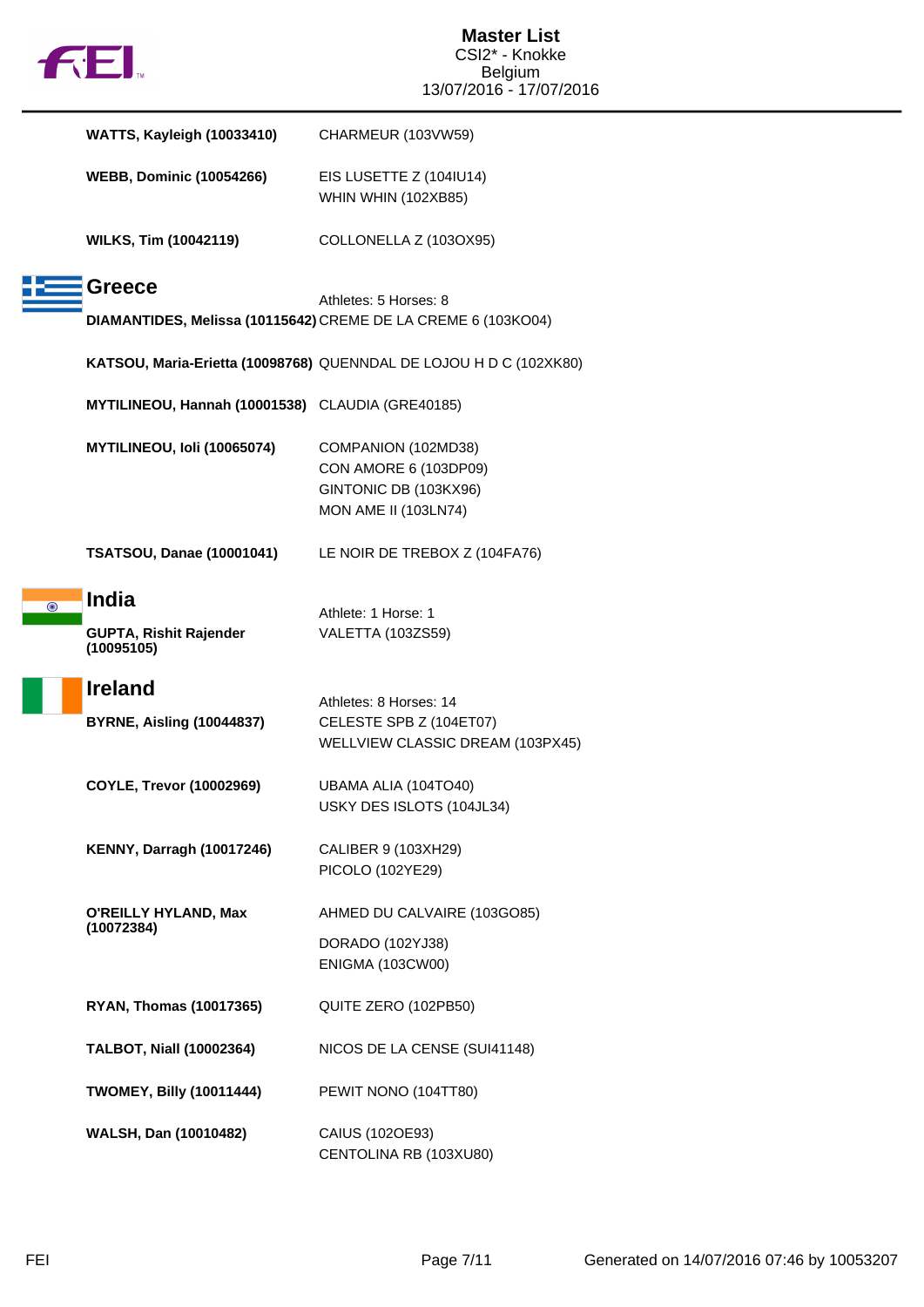

| ✿ | <b>Israel</b>                        | Athlete: 1 Horse: 1                                                                          |
|---|--------------------------------------|----------------------------------------------------------------------------------------------|
|   | <b>ARTOUL, Elias (10112718)</b>      | VA TOUT (104PA88)                                                                            |
|   | <b>Italy</b>                         |                                                                                              |
|   | ALFONSO, Antonio (10008214)          | Athletes: 6 Horses: 11<br><b>BOMBAY (104ES25)</b><br>INCA VD WITHOEVE (104ZX50)              |
|   | BARGAGNI, Olimpia (10091299)         | VIORIKE (102RG52)                                                                            |
|   | <b>CALLERIO, Nicolo' Vincenzo</b>    | ALFONS (103JY73)                                                                             |
|   | (10042365)                           | CHLOE' (104TB80)                                                                             |
|   | CERRINI, Carolina (10057716)         | CAS (104EN10)<br>GWUINA VAN BERIMAR (103XA20)                                                |
|   | DE LUCA, Lorenzo (10043516)          | CAYENNE VAN DE MOERHOEVE (104CH07)<br>HOMER DE REVE (103TO36)<br>UNESTAR DE CERISY (104ZU96) |
|   | GIUSTI, Benedetta (10066024)         | ALDATO (103NA21)                                                                             |
|   | Jordan                               | Athlete: 1 Horse: 1                                                                          |
|   | HANI BISHARAT, Ibrahim<br>(10001629) | CHACTINO (104PP71)                                                                           |
|   | Lithuania                            | Athletes: 2 Horses: 3                                                                        |
|   | PAULAUSKAITE, Monika<br>(10112161)   | GOEJE VRIJDAG (103JG53)                                                                      |
|   |                                      | LORDANOS AS (LTU40139)                                                                       |
|   | ZUKAUSKAS, Valdemaras<br>(10031025)  | PILIGRIMAS (105AY76)                                                                         |
| ۵ | <b>Mexico</b>                        | Athlete: 1 Horse: 1                                                                          |
|   | LAMBRE, Santiago (10000530)          | BOND LOVER (104LQ51)                                                                         |
|   | <b>Netherlands</b>                   |                                                                                              |
|   | <b>FRANSSEN, Tim (10006894)</b>      | Athletes: 4 Horses: 10<br>DEAUVILLE (104UX92)<br>EXIT OF ICE Z (104MJ17)                     |
|   | <b>NOOREN, Lisa (10056878)</b>       | DIENELLIE (104EQ51)<br>HOCUS POCUS DE MUZE (104WC55)<br>VDL GROEP URANE DE TALMA (104NC93)   |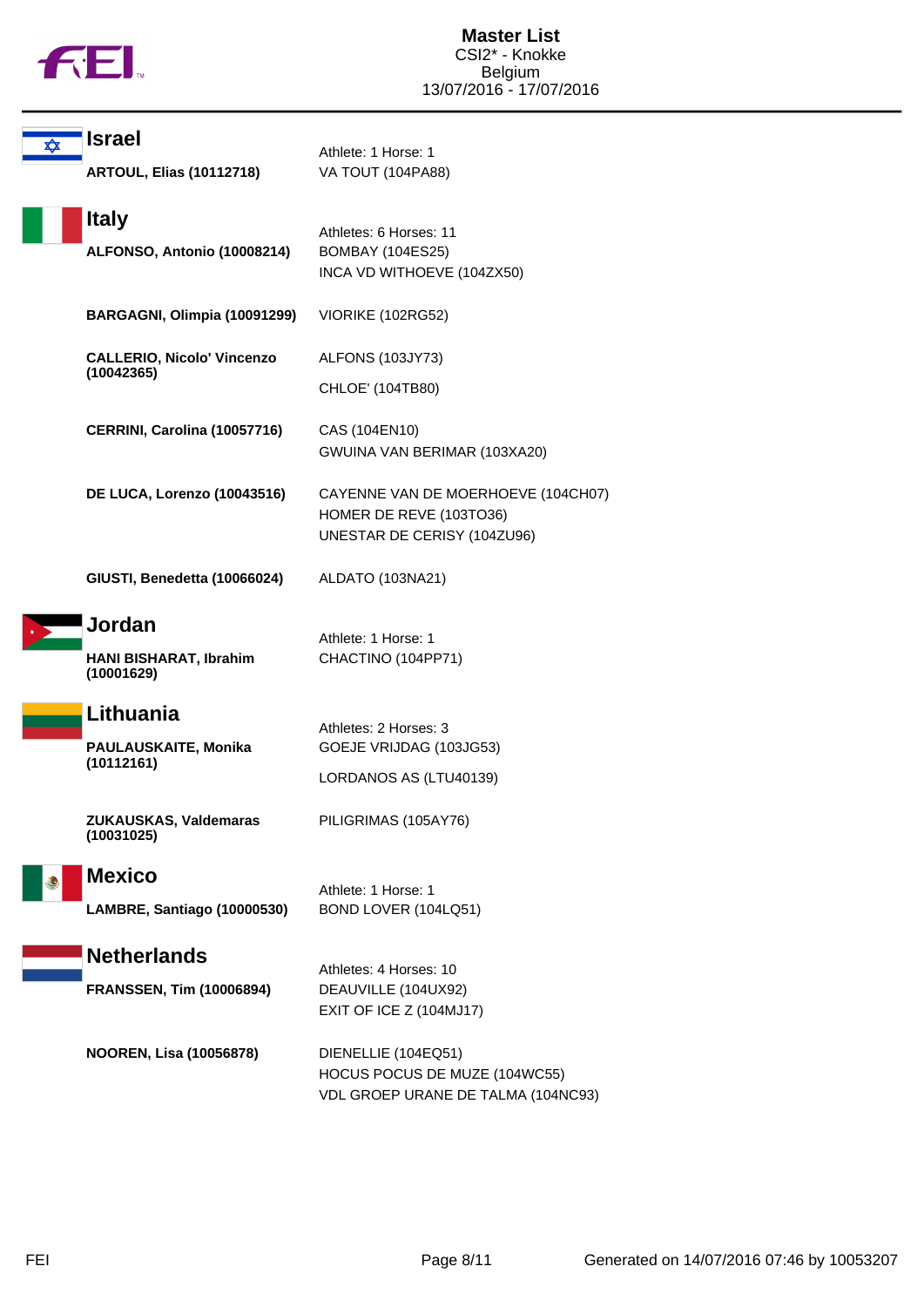| <b>THEL</b>                                           | <b>Master List</b><br>CSI2* - Knokke<br>Belgium<br>13/07/2016 - 17/07/2016 |
|-------------------------------------------------------|----------------------------------------------------------------------------|
| POELS-DEVOS, Caroline<br>(10006741)                   | <b>GUCCI DV (103LJ76)</b>                                                  |
|                                                       | IN STYLE D.V. (104IL68)                                                    |
| ROMP, Jesper (10047967)                               | AUDI 'S CONTENTO (103VO84)<br>AUDI'S AMALIA (103AO09)<br>HAPPY (103WV05)   |
| <b>Norway</b>                                         | Athlete: 1 Horse: 1                                                        |
| BJERKE, Mille Marie (10044391)                        | CHERRY ANN (104OV44)                                                       |
| <b>Peru</b>                                           | Athlete: 1 Horse: 1                                                        |
| <b>BATTILANA, Alessandra</b><br>(10083928)            | GALISCO VAN PAEMEL (103EY70)                                               |
| <b>Portugal</b><br>(e)                                | Athlete: 1 Horses: 4                                                       |
| PEREIRA COUTINHO, Joao<br>(10058356)                  | <b>BALDANO (103UQ50)</b>                                                   |
|                                                       | CHALANGO (ESP40946)<br>CHERIBALOU (103TV35)<br>DHALITA (104SV62)           |
| <b>Russian Federation</b>                             | Athlete: 1 Horses: 3                                                       |
| <b>SHCHIBRIK, Egor (10109122)</b>                     | CHIARA (104KD13)<br>LOPEZ (104OW42)<br>PRO UND CONTRA 2 (102XP75)          |
| Saudi Arabia (Kingdom<br><b>2020)</b>                 | Athlete: 1 Horse: 1                                                        |
| of)<br><b>BINT TURKI, Princess Lama</b><br>(10021422) | CONCEPT (103NM85)                                                          |
| <b>Spain</b><br>癬                                     | Athletes: 3 Horses: 4                                                      |
| ALVAREZ AZNAR, Eduardo<br>(10016414)                  | <b>BJORN H (103UX54)</b>                                                   |
| ARIAS, Julio (10006511)                               | MR MAGOO (104QU80)<br>ZANZIBAR (103WG69)                                   |
| EPAILLARD, Susana (10002873)                          | QIRA D AUGE (103CR72)                                                      |
| <b>Sweden</b>                                         | Athletes: 5 Horses: 12                                                     |
| <b>AUGUSTSSON ZANOTELLI,</b><br>Angelica (10012164)   | DATERO H (104AE91)                                                         |
|                                                       | <b>SUCANO (103UL37)</b><br>TYPIE DU TILLARD (104AH14)                      |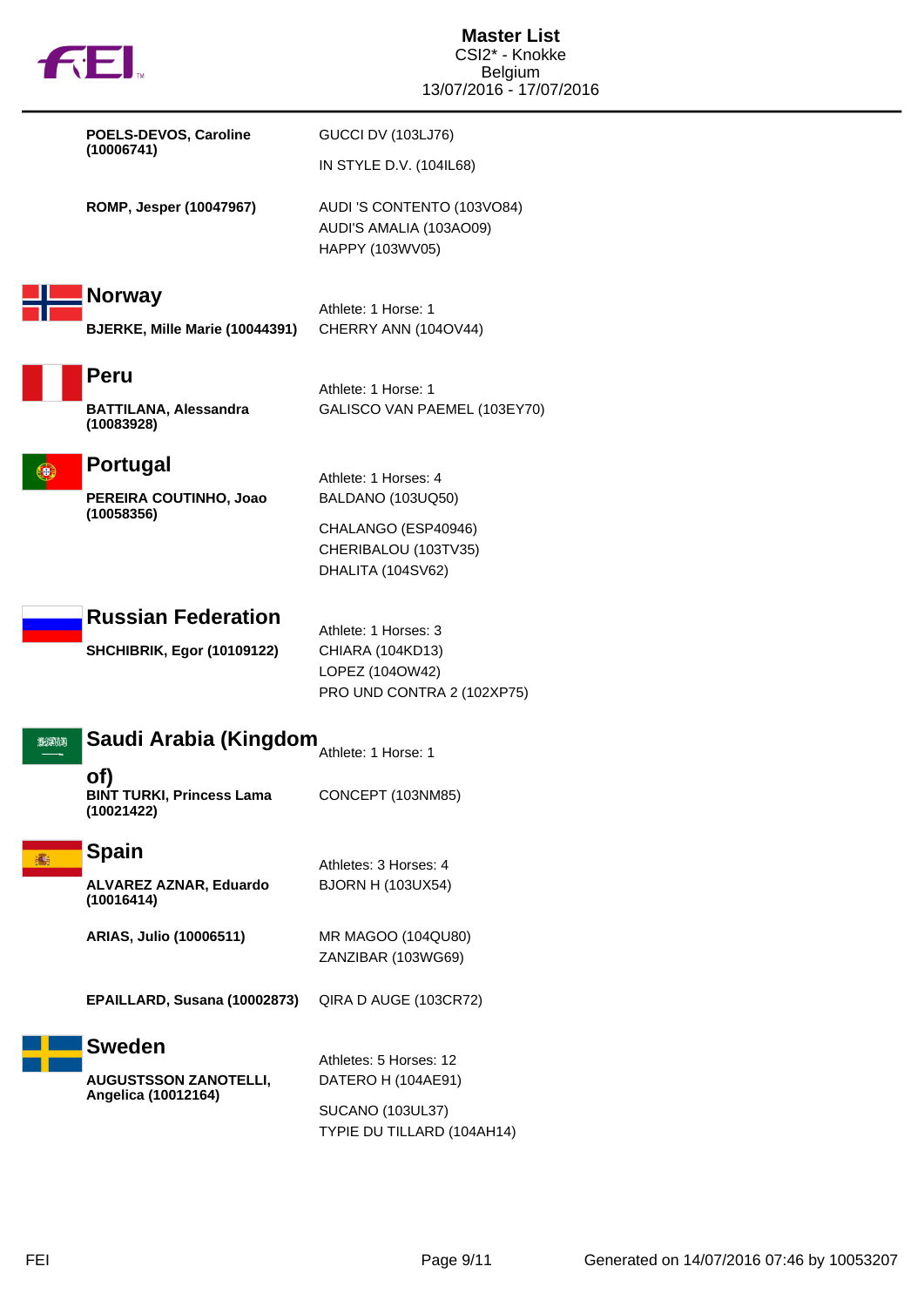

| <b>BENGTSSON, Rolf-Göran</b>                               | CRUNCH 3 (104TP23)                                                      |
|------------------------------------------------------------|-------------------------------------------------------------------------|
| (10000427)                                                 | OAK GROVE'S CARLYLE (104MF46)<br>OAK GROVE'S VOGELFREI (104HV56)        |
| <b>HELLSTRÖM, Wilma Charlotte</b>                          | CILLARNEY (104AO19)                                                     |
| (10027370)                                                 | HECTOR (104TC17)                                                        |
| ÖSTERDAHL, John (10105321)                                 | BONFIRE DE JOURIEU (103EU57)<br>ROCKSTAR (103FN95)<br>SHARENA (104GV02) |
| <b>PARMLER, Malin (10008080)</b>                           | COLUMBUS (104KA18)                                                      |
| <b>Switzerland</b>                                         | Athletes: 6 Horses: 8                                                   |
| <b>ASCHWANDEN, Laura Nina</b><br>(10007573)                | NAO DE L'ORLE (SUI40652)                                                |
| <b>BRUCHEZ, Clara (10124776)</b>                           | CELOTTIE HS (104FE36)<br>CLASSIC CHOCOLATE (104RR58)                    |
| PETIT-JEAN, Charlotte (10036225) CAMOUFLAGE 24 (103SJ03)   |                                                                         |
| PETIT-JEAN, Valentine (10036226) COCO VON HOF CH (103DL15) | <b>THEMIS (103MB43)</b>                                                 |
| <b>SANDOZ, Rachel (10007016)</b>                           | GIGOLO III (103LP90)                                                    |
| <b>TALBOT, Annick (10076654)</b>                           | BARGENTINUS M (104AZ59)                                                 |
| <b>Turkey</b>                                              | Athlete: 1 Horses: 2                                                    |
| <b>KARAEVLI, Omer (10006862)</b>                           | CLASSIC (103NF79)<br>ROSO AU CROSNIER (103HP31)                         |
| <b>United Arab Emirates</b>                                | Athlete: 1 Horses: 2                                                    |
| AL MARRI, Abdullah Mohd<br>(10033795)                      | NARCISSIST FBH (104DT62)                                                |
|                                                            | SAMA DUBAI FBH (103MS82)                                                |
| <b>United States of</b>                                    | Athletes: 10 Horses: 21                                                 |
| America<br><b>ANTHONY, Carly (10026626)</b>                | DOUBLE QUICK (104FS31)<br>JULE VAN DEN TINNENPOT (104OT25)              |
| DEBANY CLERO, Alice (10000660) ALANIS W (102WU53)          | AMS CATCH ME (104EV11)                                                  |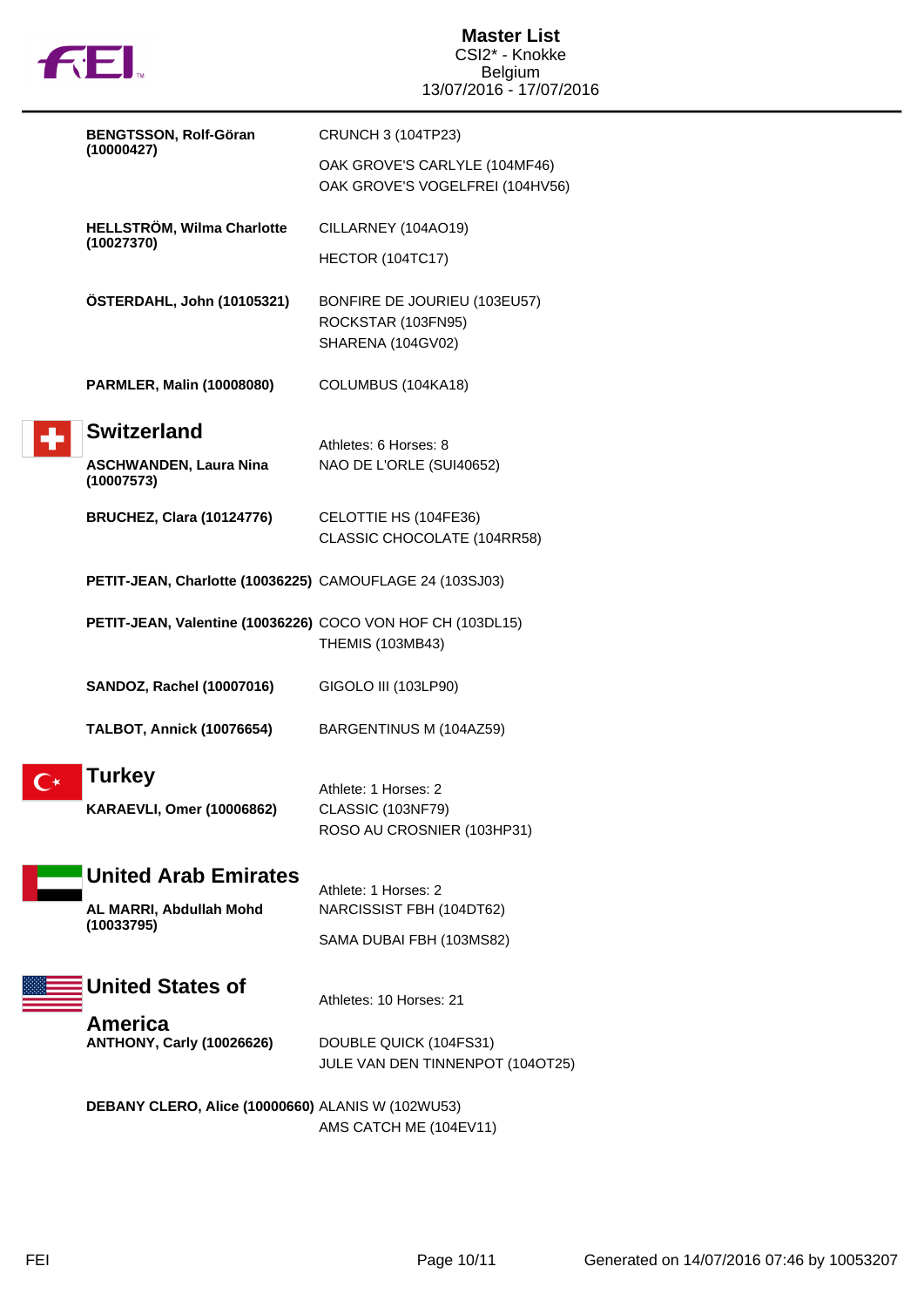

| <b>GOUTAL, Clementine (10033742)</b> TIXIE DES HAYETTES (104GF34) |                                                                                     |
|-------------------------------------------------------------------|-------------------------------------------------------------------------------------|
| HUGHES, Michael (10059471)                                        | CHIARA BLUE DIAMOND (103LQ13)<br>I CAIPIROSKA (104MS20)<br>STELLA LEVISTA (104QW17) |
| JOBS, Eve (10106120)                                              | CASCADA K (104LG21)<br>QUICKLEY 3 (103LB03)<br>SANDOR DE LA POMME (102QK90)         |
| KASOWITZ, Samantha (10109301)                                     | CHARLIE (102TY70)<br>CORPRIZIA (103NB38)                                            |
| <b>KESSLER, Reed (10045920)</b>                                   | LIGIST (SWE05183)<br>QUINCY 162 (104LO88)                                           |
| <b>MC CAHILL, Kerry (10119027)</b>                                | WINDBREAKER (NED42475)                                                              |
| RIZVI, Yasmin (10103758)                                          | LUMIERE (103MV86)<br>MANHATTAN (102WT26)                                            |
| <b>SELLECK, Hannah (10029103)</b>                                 | CALLWAY DO CABO (103XW23)<br>COSTA DATE (103WE68)<br>WASABI (103GL56)               |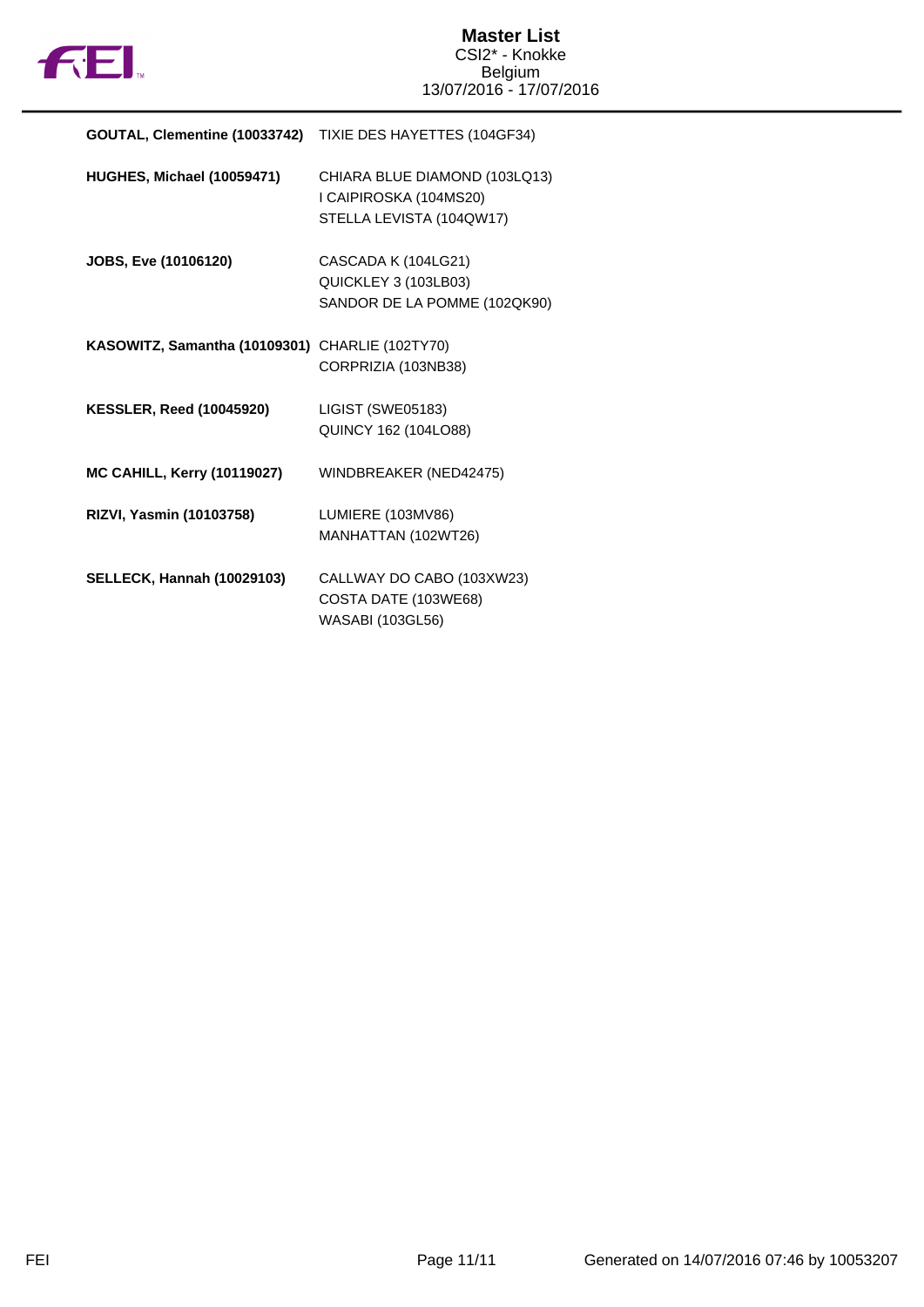

Countries: 31 Athletes: 163 Horses: 259

| <b>Belgium</b>                              | Athletes: 59 Horses: 93                                                                     |
|---------------------------------------------|---------------------------------------------------------------------------------------------|
| BALLIEU, Charlotte (10098592)               | ALL THAT JAZZ DE BARCENAL (103YC93)<br>WUSIENA (102PA16)                                    |
| <b>BRAECKMANS, Cassandra</b>                | FUBERTHA (105BP78)                                                                          |
| (10072238)                                  | KALAN (105HD36)                                                                             |
| BRAECKMANS, Xena (10072680)                 | CLEVER GIRL (102MO15)<br>GRACIELLA 51 (103IH35)                                             |
| CACCIATORE, Marco (10117605)                | INDEPENDANT DE LA VELLE CH (103MD48)                                                        |
| <b>CRACCO, Marie Julie Pascalle</b>         | JUST BEAU VAN DE KOUTERHOEVE (105CD51)                                                      |
| (10120822)                                  | RAHMANNSHOF'S USAMBA (GER46261)<br>TORNADE DES VAUX (105DX02)                               |
| <b>D'ANDRIMONT, Stephanie</b><br>(10005507) | D DAY DE LISON Z (103AZ13)                                                                  |
|                                             | DAMASKUS VAN DE KAPEL (1040A64)                                                             |
| <b>DE BRUYN, Lander (10025394)</b>          | JASCO VD BISSCHOP (104HP42)<br>JASMIN VAN DE KWEKENHOEVE (105AY91)                          |
| DE DYCKER, Aurelie (10042971)               | INDIGO VAN'T HOF TER RUYTE (104OG99)                                                        |
| DE PELSMAEKER, Julie<br>(10042868)          | KASHMIRA (105HB20)                                                                          |
| DE PELSMAEKER, Maxine<br>(10058992)         | JINA VAN'T ATHOF (104PU93)                                                                  |
| DE THIBAULT, Alexia (10078361)              | <b>JINEVA E (104QE67)</b>                                                                   |
| DE WAELE, Koen (10015508)                   | DAVIDOFF KDW Z (104VW69)                                                                    |
|                                             | DEBUSSERE, Michelle (10106679) CAPELLA VD KREKEBEKE Z (104JN26)<br><b>WALERNO (105HQ88)</b> |
| DEJAGER, Pieter (10026729)                  | REVE DE BACON (103DN11)                                                                     |
| <b>DELREE, Maite (10074226)</b>             | ARIZONA (103IV74)<br>ULTRA TOP DES VERGERS (102VR85)                                        |
| DIVE, Marie (10036538)                      | CHASSE SPLEEN Z (103UV22)                                                                   |
| FALISSE, Stephanie (10106816)               | CARACEY VAN HET EXELHOF (104SQ06)                                                           |
| <b>GAELENS, Maxine (10109994)</b>           | HIDALGO VAN HET ROELHOF (103XK51)<br>JEANDOCTRO DECEUNINCK (105BH09)                        |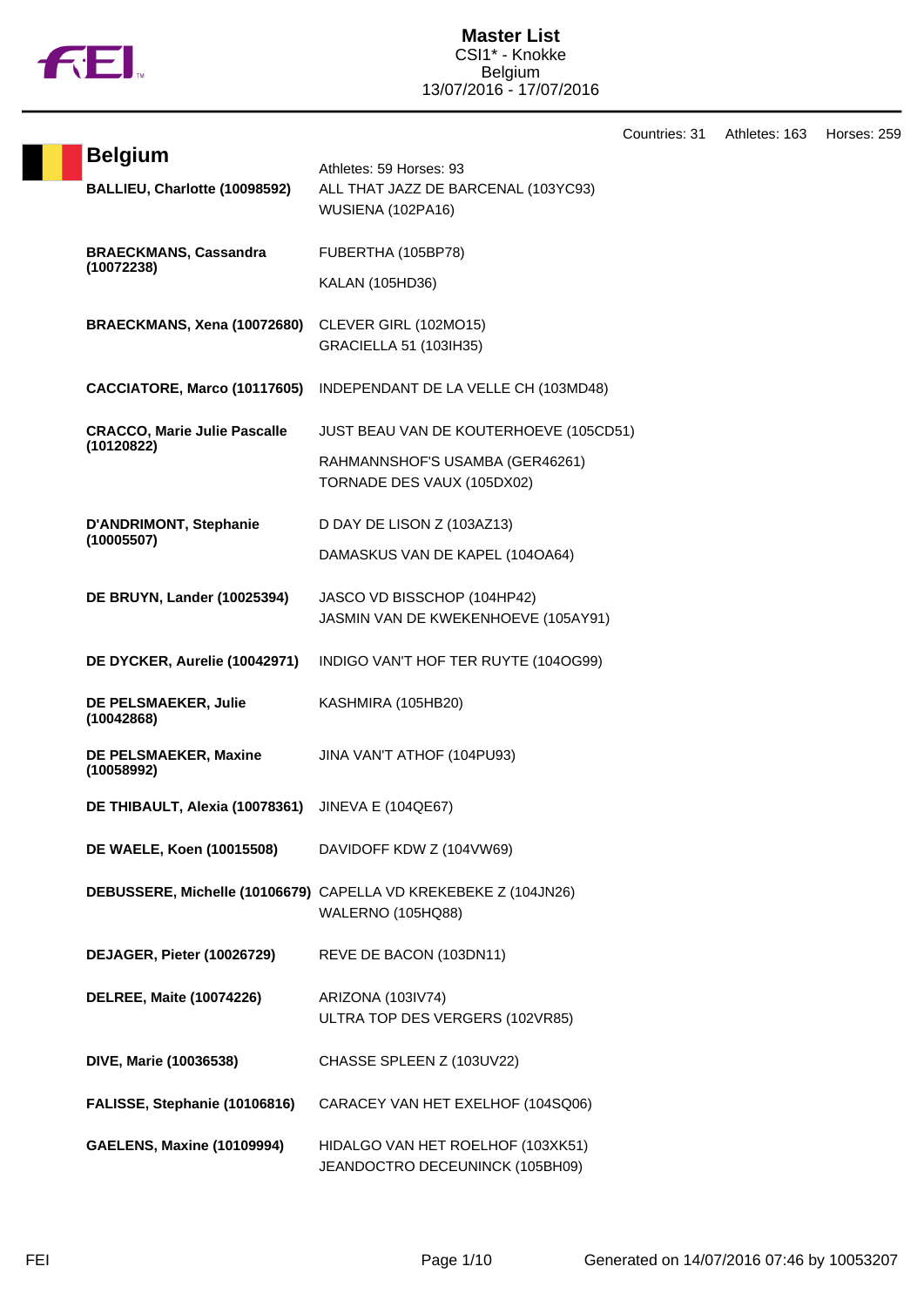

# **GODECHARLE, Estelle (10111197)** FOUR SEASONS (103AK63) JUICY VAN DE RANCH (104VR58)

|                                                          | GODECHARLE, Maxim (10142369) UNA VAN T LINDENHOF Z (105HD37)                         |
|----------------------------------------------------------|--------------------------------------------------------------------------------------|
| GORUS, Dany (10084549)                                   | <b>HEAVEN (103CB31)</b>                                                              |
| HERMANS, Lisa-Marie (10048695) JERSEY ML (104RP69)       |                                                                                      |
| <b>HEYRMAN, Chloe (10117353)</b>                         | KASIOPEJA (103WR52)<br>RUBIS MESSIPIERRE (103GL66)                                   |
| <b>IGALSON, Muriel (10082107)</b>                        | VALITO D'ECAUSSINNES (103DN73)<br>WHISKY'S BON AMI (GRE00423)<br>ZONCORDES (103EA55) |
| LAENEN, Melissa (10059759)                               | FIRENZE VAN DE WITHOEVE (103GY61)<br>IN TIME (104HO26)<br>JAEGERMEISTER K (104VF05)  |
| <b>LAMBILLIOTTE, Eleonore</b><br>(10040828)              | DON JUAN VAN DE DONKHOEVE (104WF23)                                                  |
| <b>LEONARD, Lena (10105430)</b>                          | GLORIA VH KLUIZEBOS (104FH37)                                                        |
| LIVENS, Jorien (10039899)                                | CONASSIS VAN DE HELLE (102XO52)                                                      |
| LOSFELD, Juliette (10120557)                             | ASTERIA DE BELLIGNIES (104NP04)<br>SIEUR STE HERMELLE (104VR60)                      |
| LOSFELD, Louise (10137798)                               | ASJEMENOU (103UV01)<br>QUACIA DES SIS CENSES (105CM48)                               |
| <b>MALFAIT, David (10038471)</b>                         | BUBBA GUMP (104RP52)                                                                 |
| <b>MIELICH, Clara (10106107)</b>                         | JACKOBOND VAN DEN DOORNDONK (104NG43)                                                |
| <b>MOENS, Pauline (10118807)</b>                         | PALASCO CH (102WW36)                                                                 |
| MORSSINKHOF, Evy (10041864)                              | <b>BILLY D (103LD71)</b>                                                             |
| MORSSINKHOF, Simon (10077686) DIAMOND STAR B Z (104HI40) |                                                                                      |
| NOTERMAN, Dimitry (10031451)                             | BE CUTE VAN DE WOLFSAKKER Z (105CZ81)                                                |
| <b>PARIDAEN, Aiko (10116171)</b>                         | ALPENFEE (103RU17)<br>WEDDING CRASHER (104LQ98)                                      |
| PATTEET, Gudrun (10001508)                               | SEA COAST DON'T TOUCH TIJI HERO (104RD07)                                            |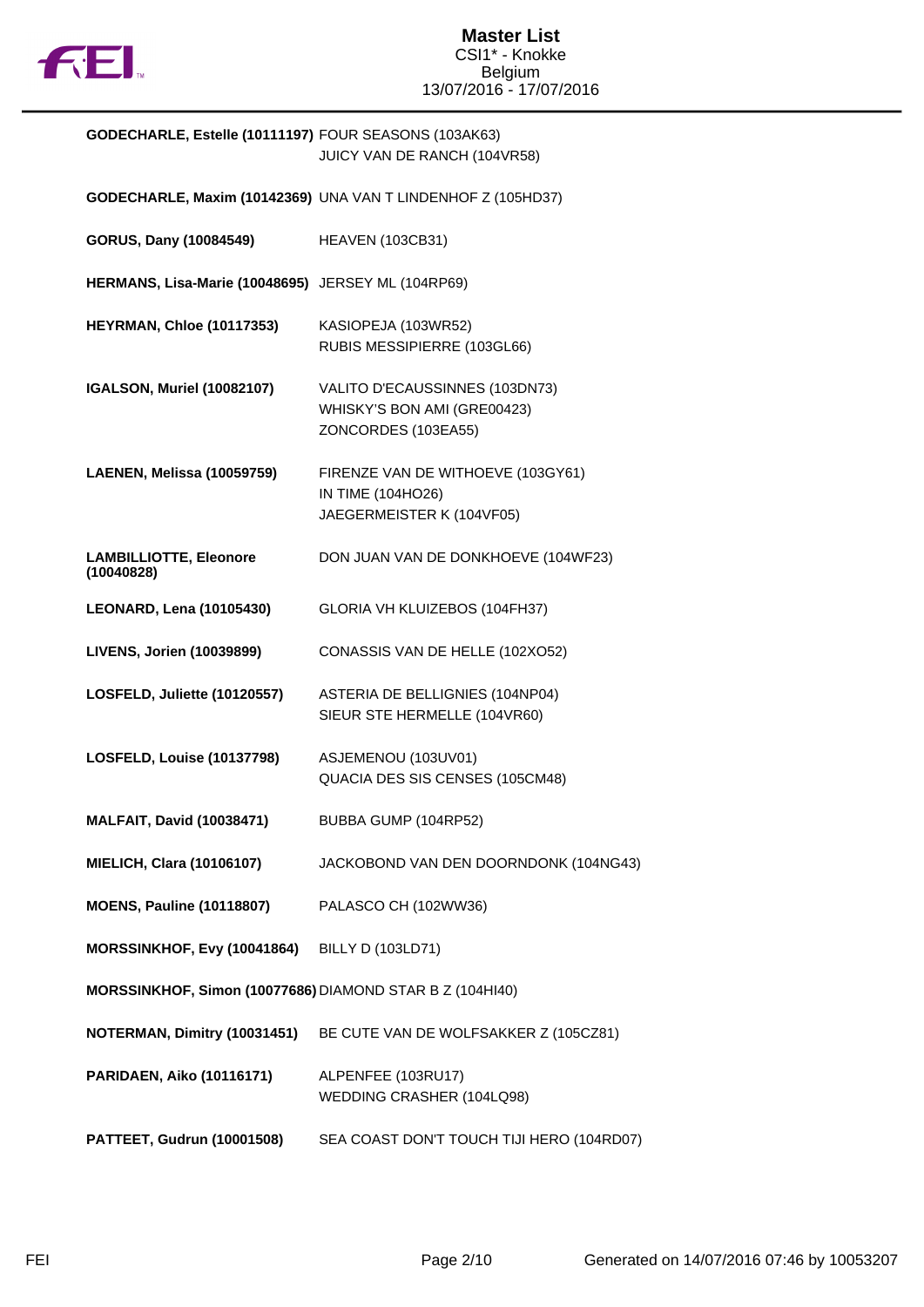

| PEETERS, Charlotte (10036140)                         | TEKILA DU BEAU MONT (104MF29)<br><b>UNICA (BEL43049)</b>                                                |
|-------------------------------------------------------|---------------------------------------------------------------------------------------------------------|
| PEETERS, Leonie (10046674)                            | CALVA Z (105HF78)                                                                                       |
| PORTOLANI, Laurence (10121237) VALENTINO-D (BEL42649) |                                                                                                         |
| PUTTERS, Evelyne (10138144)                           | DESTENY (105DD09)<br>GARBO (104UU05)                                                                    |
| <b>PUTTERS, Ralph (10138148)</b>                      | TORNADO (BEL40370)<br>ZIETAY (ZILVERFEE) (105EB64)                                                      |
| QUAGHEBEUR, Giovanni<br>(10091876)                    | ISAURA DE VAUXELLES (105HR53)                                                                           |
| <b>ROCHER, Melissa (10120577)</b>                     | ILUNA KDW Z (104VS01)                                                                                   |
| Celine (10000938)                                     | SCHOONBROODT- DE AZEVEDO, CARTOUCHE DES TEMPLIERS (104HK32)                                             |
| TAVEIRNE, Nadege (10102423)                           | CARIGI VAN SAPPENLEEN (102XD32)<br>HONNEUR DS (104AC35)                                                 |
| VAN BELLE, Dylan (10101200)                           | CEQUITTA W Z (104QR63)                                                                                  |
| <b>VAN BELLE, Mike (10021937)</b>                     | CASINO ROYAL WATERSCHOOT Z (104YD56)<br>EDIDOUNE BY WISBECQ (104ZB48)<br>HAKUNA MATATA C EN M (102WL38) |
| VAN DEN BOSCH, Ines (10021966) ECOLIENE (104WN24)     | INFINITY VD HEFFINCK (104GC53)<br>SIR DE TIJI Z (105FL74)                                               |
| VAN DEN BOSCH, Michael<br>(10034918)                  | FLORENCE (105FL73)                                                                                      |
| <b>VAN DEN EYNDE, Francis</b><br>(10142601)           | JADE VAN DORPERHEIDE (104RD51)                                                                          |
| <b>VAN DER PLAETSEN, Nico</b><br>(10021932)           | <b>FANTAST C (103DW66)</b>                                                                              |
|                                                       | ULTRA BLUE J (102SW81)                                                                                  |
| VAN MASSENHOVE, Jordy<br>(10061741)                   | ASHDALE PHANTOM (105HD95)                                                                               |
|                                                       | GONZALES VAN SAPPENLEEN (104NA53)                                                                       |
| <b>VAN ORSHOVEN, Thomas</b><br>(10121164)             | AUCKLAND (105GT33)                                                                                      |
|                                                       | JADE E (104QE70)                                                                                        |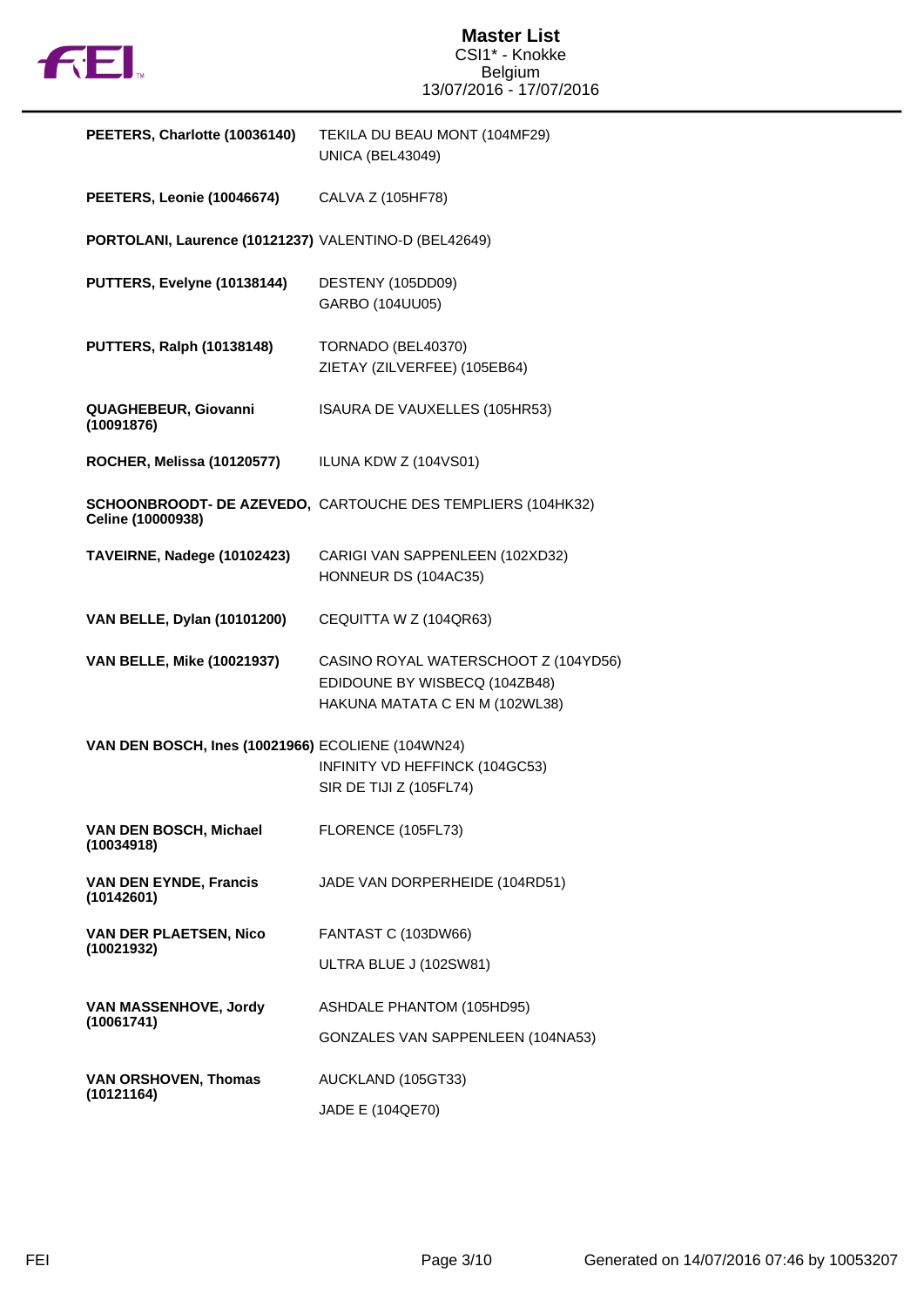

| <b>VANDIERENDONCK, Pieter</b>                                        | DUNE D'HOOGPOORT (105DX03)                                      |
|----------------------------------------------------------------------|-----------------------------------------------------------------|
| (10079885)                                                           | JUMPY VAN DE HERMITAGE (104VX28)<br>KARMA VD HEFFINCK (105DX04) |
| VANDOORNE, Axel (10106266)                                           | EMPORIO VELVET (105DJ42)<br>JACARTA (105DK09)                   |
| <b>VANDOUSSELAERE, Kelly</b><br>(10001917)                           | CLINT (104SU32)                                                 |
|                                                                      | EDESA'S EARLY (105FS29)                                         |
| <b>VERMEIR, Wilm (10012099)</b>                                      | FULLA (103UV73)                                                 |
| <b>Brazil</b>                                                        | Athletes: 4 Horses: 5                                           |
| <b>BORGES, Yuri (10096409)</b>                                       | WEST SIDE COUNTESS (104XS48)                                    |
| DE MIRANDA, Viviane (10114083) AD BABOUCHE (BEL12248)                | CHARON (103IK51)                                                |
| <b>MODOLO ZANOTELLI, Marlon</b><br>(10031717)                        | DYONNE S (104YD94)                                              |
| VELLUTINI DE MORAES, FredericoCHAKIRA BLUE Z (105CM61)<br>(10043585) |                                                                 |
| <b>Canada</b>                                                        | Athletes: 3 Horses: 4                                           |
| AZIZ, Karina (10091748)                                              | GAMKO S (103KM82)                                               |
| <b>BARTOLINI-SAMUEL, Diana</b><br>(10059379)                         | CENTO LIBERO (102RX94)                                          |
| <b>DE WITT, Katie (10136826)</b>                                     | <b>COSMOS M (104IU56)</b>                                       |
|                                                                      | SPECIAL K IV (103PG71)                                          |
| Cayman Islands                                                       | Athlete: 1 Horses: 2                                            |
| <b>SMITH, Isabelle (10085710)</b>                                    | COLLECT (103ML65)                                               |
|                                                                      | D LONDON STAR (105HE13)                                         |
| <b>China (People's</b>                                               | Athlete: 1 Horse: 1                                             |
| <b>Republic of)</b><br>LIANG, Yini (10140323)                        | ZENOBIA (102XY52)                                               |
| <b>Denmark</b>                                                       | Athlete: 1 Horses: 2                                            |
| HALLUNDBAEK, Emil (10072610)                                         | CHACCOBET (105DV90)<br>COPYRIGHT 17 (104FW32)                   |
| <b>Egypt</b>                                                         | Athletes: 3 Horses: 4                                           |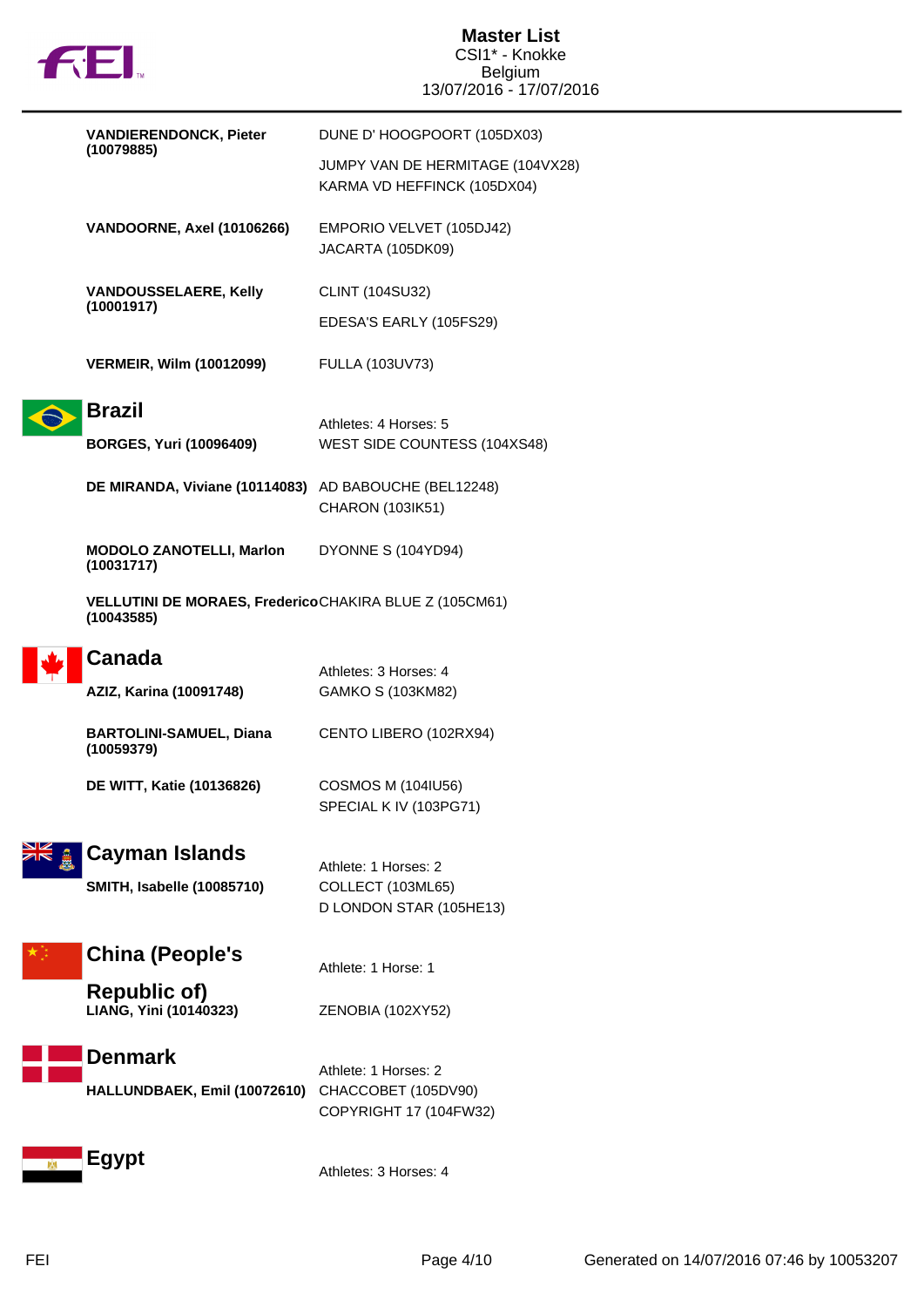

| ABBOUD, Mostafa (10072383)                     | DOLCE VITA 333 (104FC75)                                                                     |
|------------------------------------------------|----------------------------------------------------------------------------------------------|
| SABA, Farida (10106509)                        | ELRAYA (104WT30)<br>NIGHT FLIGHT (SUI40544)                                                  |
|                                                | SAMIR ELIAS, Adham (10021795) VIRTUOSE DE BURGO (105HJ12)                                    |
| <b>Finland</b><br>RANTA-AHO, Jasmin (10082619) | Athlete: 1 Horses: 2<br>CAMPANULA (104PT32)<br>OLESTA (104YG06)                              |
| <b>France</b><br>ALAVOINE, Camille (10067347)  | Athletes: 24 Horses: 41<br>ACOCENTO S (103TJ57)                                              |
| <b>BILLARD, Emy (10074271)</b>                 | OPOX DE LA CROIX (102TS94)                                                                   |
| <b>BOCTI, Yasmina (10118086)</b>               | <b>DONNA (105DF89)</b><br>REINETTE DE PIENCE (104AY25)                                       |
| DALLAMANO, Julia (10009597)                    | COSIMA DE PLEVILLE Z (1040Q47)<br>SAGA DE PLEVILLE (103XE70)                                 |
| <b>DOLLEANS, Anne France</b>                   | NEWTON DE TURCIS (102RK38)                                                                   |
| (10074057)                                     | PICASSO DES DAMES (102SC76)<br>SEIGNEUR MONTAGNAR (103VQ17)<br>THELIE D'BONNEVILLE (103YP24) |
| EPAILLARD, Brieuc (10142594)                   | PIGMALION DU ROZEL (102ZQ86)                                                                 |
| GIRAUD, Felicia (10091393)                     | FURSA VAN DEN DAEL (104GS00)                                                                 |
| <b>LACHAUD, Hugo (10047284)</b>                | CYBELE DU CALVAIRE (104IG94)                                                                 |
| LAHOUD, Alix (10043717)                        | OLYMPIO DE LOU'ROGANE (102YP38)<br>QUAPRICIA D'EMM (104UD67)                                 |
| LAHOUD, Marwan (10043718)                      | ARTHURO CHAVANNAIS (104LU29)<br><b>AXANA (104FK27)</b><br>TWISTER DOTY (104MN35)             |
| LAPERTOT, Walter (10003066)                    | SELL TA DE GRAFFAN (103PJ45)                                                                 |
| LAURENT, Berenice (10081149)                   | DAY DREAM IV (103WA09)<br>ZIMZA LA BIM (102WB83)                                             |
| LEONI, Philippe (10002543)                     | ATOMIKA (104PT89)<br>SUPER KRACK (103JI30)                                                   |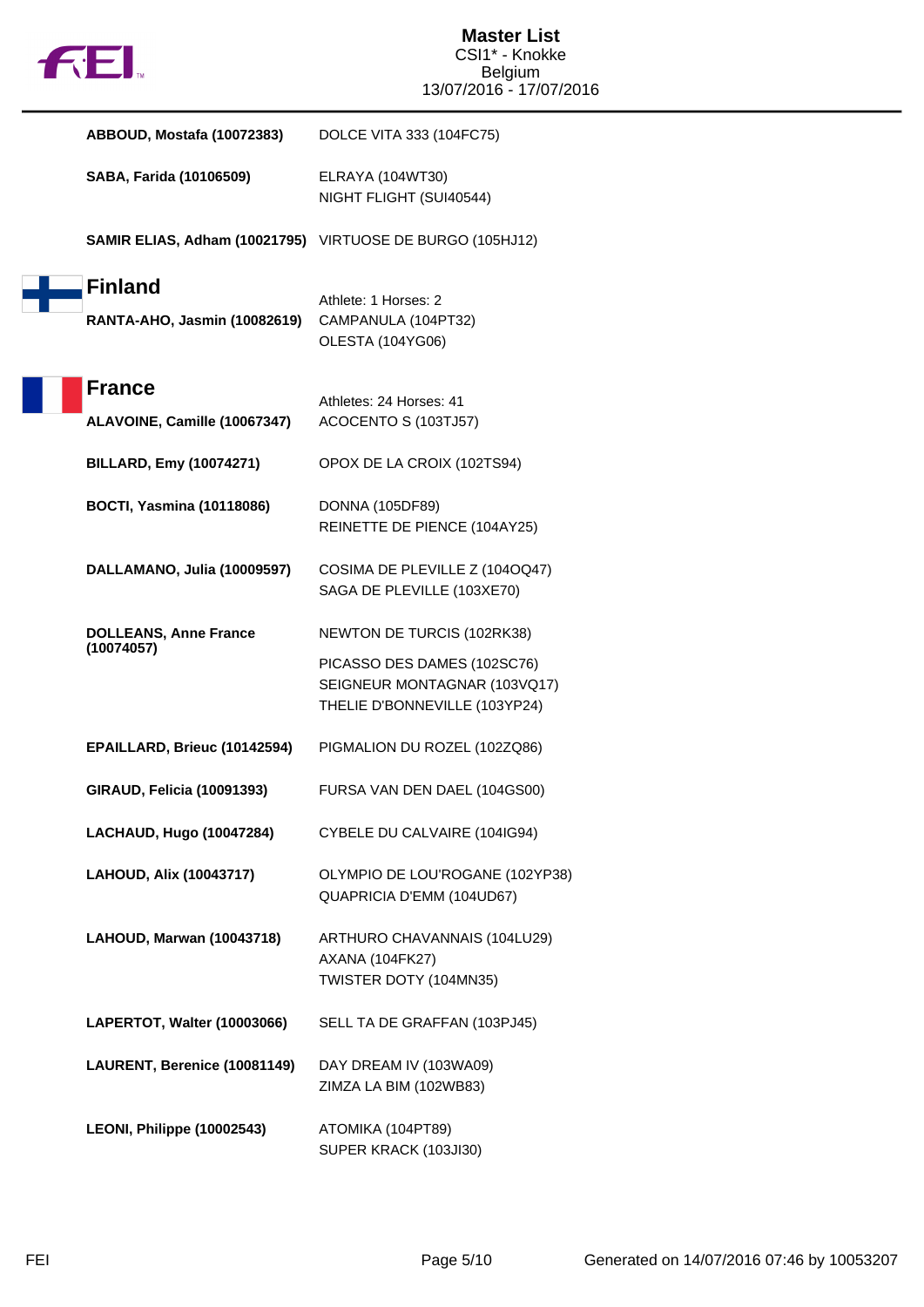

| MASSIN, Augustin (10093836)                     | CONTINO ST GHYVAN Z (1040007)                                                             |
|-------------------------------------------------|-------------------------------------------------------------------------------------------|
| MAUPILER, Robinson (10062429)                   | KWAZIE VG (105BE08)<br>QUI SUIS JE (102ZL27)                                              |
| MILLE, Emmanuelle (10001213)                    | CONTADOR (104YT95)                                                                        |
| <b>MULLER, Zoe (10071575)</b>                   | VERGONNE DE BLONDEL (104PL60)<br>VICOMTE DU GISORS (105HN95)<br>VIOLINE DU PARC (105HT62) |
| PELLEREY, Sophie (10023205)                     | ACONNECTION (103FC38)<br>BOLERO DE LA HAZETTE (104CW43)<br>RAFALE DES PONTONS (103YI66)   |
| PEREZ, Delphine (10008400)                      | VERONESE TREFLE (104NX68)                                                                 |
| <b>POSTILLON, Lara (10020024)</b>               | VICTORY DE BORY (104PL87)                                                                 |
| POTENCIER, Samuel (10142818)                    | ATLANTIS (105HR26)                                                                        |
| SAINT, William (10008050)                       | BUFFY C (BE) (FRA47409)<br>ELANDOR VAN DE CITADEL (103BD27)                               |
| <b>SCHUMACHER, Christel</b><br>(10055980)       | H COME ON V BERKENBROECK (104AX42)                                                        |
| WITTMER, Pascale (10008356)                     | ISAURA V STROKAPPELLEKEN (104WQ79)<br>POMONA (102NF80)                                    |
| Germany<br><b>BETTINGER, Marc (10031659)</b>    | Athlete: 1 Horses: 2<br>BARINO (103MD81)<br>MONCHINIQUIE (104LD89)                        |
| Great Britain<br><b>BABES, Stacy (10017155)</b> | Athletes: 14 Horses: 21<br>BELLE EPOQUE (104GB80)<br>I DO VAN DE KWAKKELHOEK (104FL47)    |
| <b>BARBOUR, Nina (10005124)</b>                 | DOUGLAS DELIGHT (104PU20)<br>HAVANA (102UQ10)                                             |
| <b>CHARLES, Sienna (10119713)</b>               | CHAITANYA 2 (104SN84)                                                                     |
| <b>CRAKER, Lana (10073924)</b>                  | FINER BRIDE (103DJ92)<br>LORD ADVOCATE (103NL94)                                          |
| GILLESPIE, Rebekka (10056190)                   | TOUT IN LOVE (104WC48)                                                                    |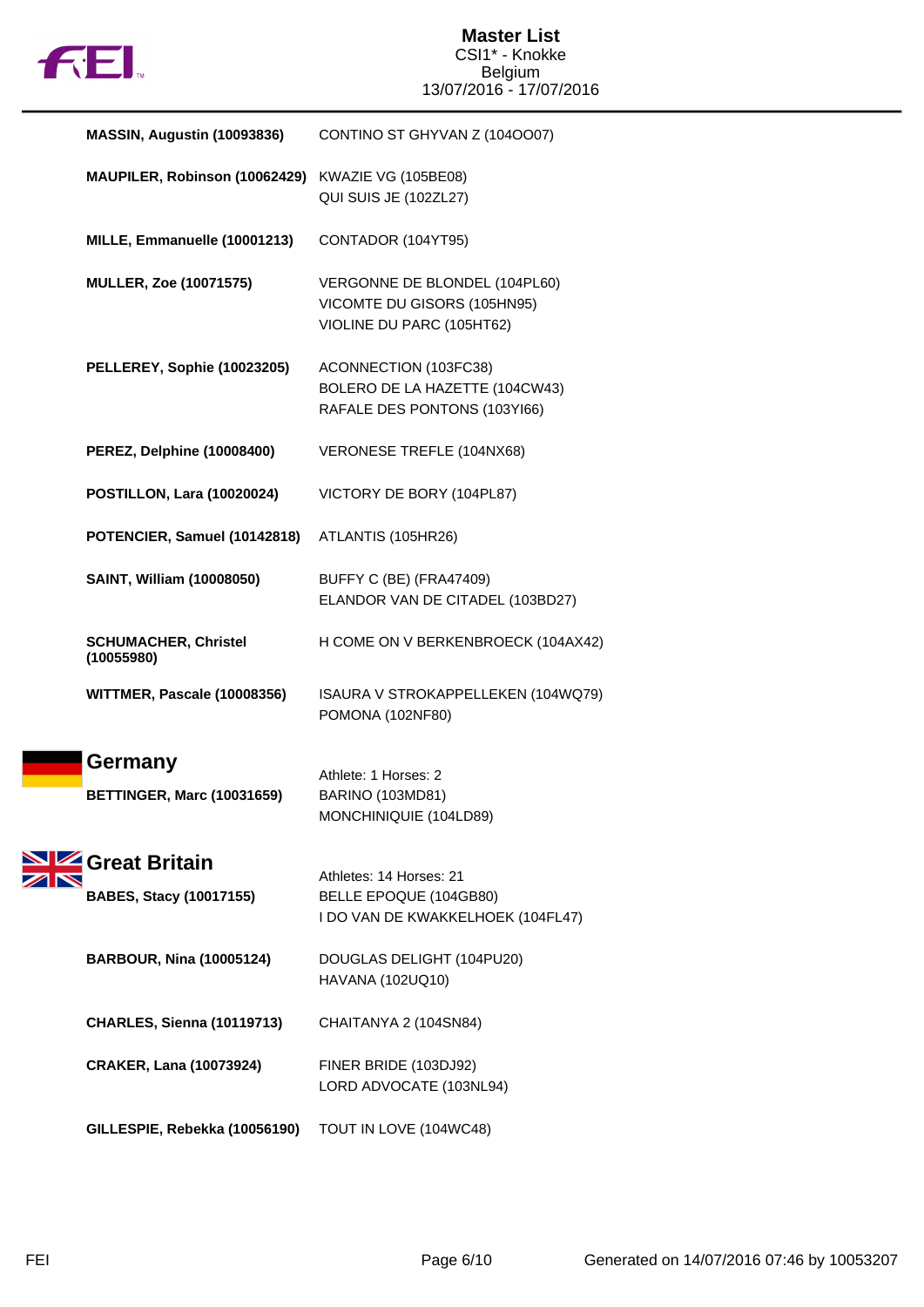

|                    | GREDLEY, Pollyanna (10124483)                                             | UNEX BARRICHELLO (103LB12)<br>UNEX CLINTAN MB (103YR60)               |
|--------------------|---------------------------------------------------------------------------|-----------------------------------------------------------------------|
|                    | <b>HALL MCATEER, Eleanor</b><br>(10113282)                                | DAZZLE II (GBR40931)                                                  |
|                    | HARRISON, Ashlee (10103031)                                               | BEAUFORT III (103CQ79)                                                |
|                    | <b>SIMPSON, Theo (10098809)</b>                                           | FLINSTERING (105BJ64)<br>RHETT CLOSBONHOMME (104AJ74)                 |
|                    | <b>STOKER, Emma (10032050)</b>                                            | COOPER S (104XP98)                                                    |
|                    | WARD, Sam (10056779)                                                      | KEEP CLAPPING (105GT18)                                               |
|                    | <b>WATTS, Kayleigh (10033410)</b>                                         | FASHION V (104QM98)                                                   |
|                    | <b>WEBB, Dominic (10054266)</b>                                           | ALVATORE (103AY01)<br>ISAURA VAN DE MARQUETTE (104MO22)               |
|                    | ZIV, Tomer (10115416)                                                     | QUOIT OR (102MJ98)<br>RIVAUX (103VJ45)                                |
|                    | <b>Greece</b><br>DIAMANTIDES, Melissa (10115642) BILLIE JEAN SN (105HJ26) | Athletes: 7 Horses: 12<br>JINX D'OVER (104RV10)                       |
|                    | KATSOS, Nikolaos (10104040)                                               | CERENA (104HD41)<br>CORONADO (102OZ90)<br>HERA VAN TEXELHOF (103TJ06) |
|                    | KATSOU, Maria-Erietta (10098768) CHAMPIONESS 10 (103KN43)                 |                                                                       |
|                    | MYTILINEOU, Hannah (10001538) FORTUNA ES (104RD33)                        |                                                                       |
|                    | MYTILINEOU, Ioli (10065074)                                               | CHABLOMA Z (104RD37)<br>EODYMINKA (105GF17)                           |
|                    | <b>TSATSOU, Danae (10001041)</b>                                          | <b>CHOUFF Z (104QJ52)</b>                                             |
|                    | TSOCHAS, Ioanna-Maria<br>(10109267)                                       | CALIDO S (104OJ73)                                                    |
|                    |                                                                           | GO 4 IT (104KQ25)                                                     |
| $\overline{\odot}$ | <b>India</b>                                                              | Athlete: 1 Horses: 2                                                  |
|                    | <b>GUPTA, Rishit Rajender</b><br>(10095105)                               | CENTAURA (103EO47)                                                    |
|                    |                                                                           | DENVER V (104QM24)                                                    |
|                    | <b>Ireland</b>                                                            | Athletes: 3 Horses: 3                                                 |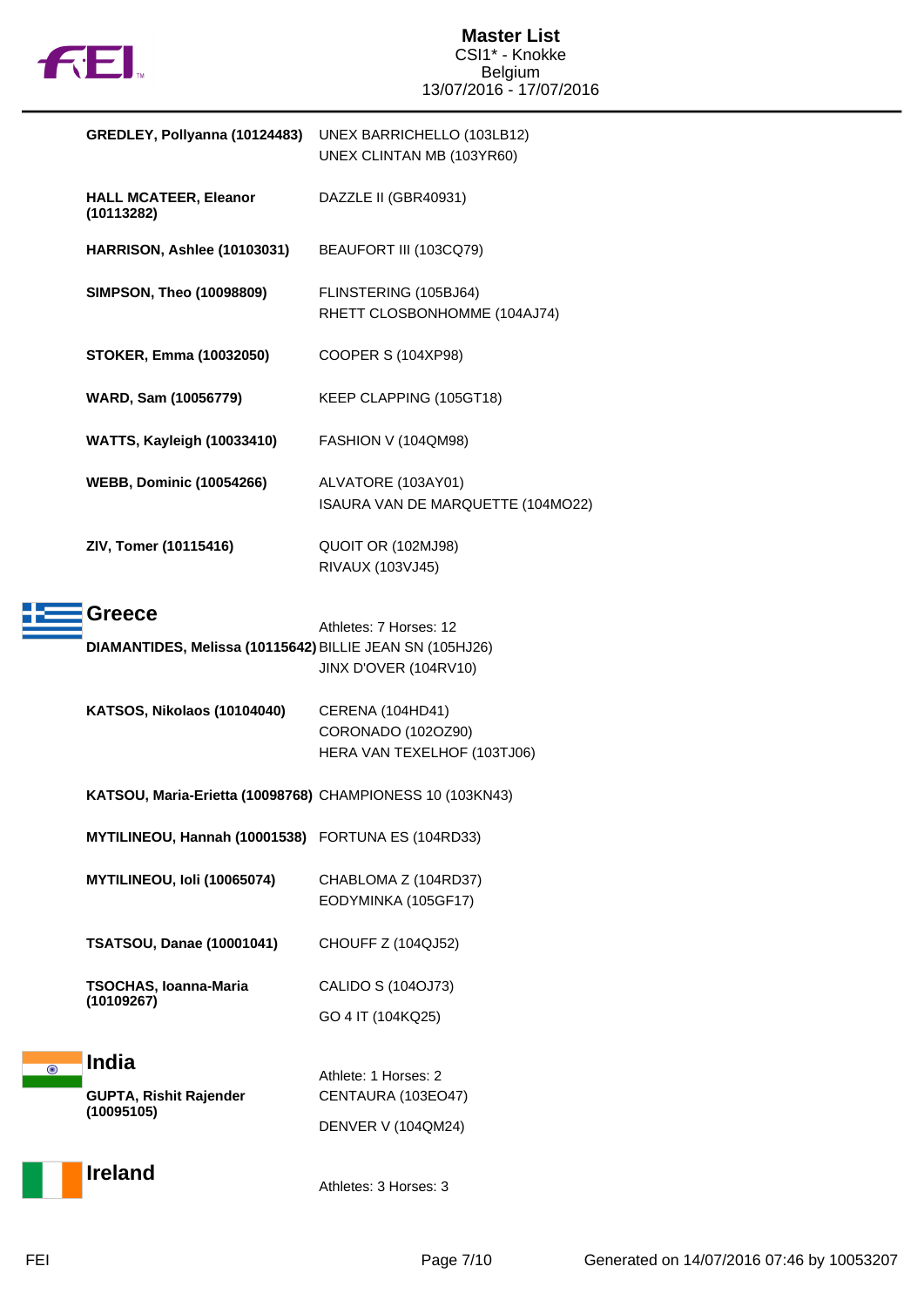

|   | <b>BYRNE, Aisling (10044837)</b>                     | DERRICK (104GJ43)                                                      |
|---|------------------------------------------------------|------------------------------------------------------------------------|
|   | <b>SMYTH, James (10133192)</b>                       | WALT DISNEY (103ZL02)                                                  |
|   | <b>TALBOT, Niall (10002364)</b>                      | QUIRACONDA ST Z (105GT20)                                              |
| ✿ | <b>Israel</b><br><b>ARTOUL, Elias (10112718)</b>     | Athlete: 1 Horses: 2<br>ESPRI (103SM58)<br>KAPRICE Z (104XK19)         |
|   | <b>Italy</b><br>ALFONSO, Antonio (10008214)          | Athletes: 4 Horses: 6<br>CASTER DELLA CACCIA (104CO01)                 |
|   | BARGAGNI, Olimpia (10091299)                         | J'ESPERE VAN TER PAMELEN (104ZC95)                                     |
|   | DORIN, Irene (10008673)                              | CHINA (103UE94)<br><b>WHITE NOSE 9 (103KT73)</b>                       |
|   | PICCHI, Margherita (10095315)                        | ALANISE (103XP40)<br>GIPSY GIRL DU FLORICOT (104MZ76)                  |
|   | Korea (Republic of)<br><b>JUN, Jaehee (10075787)</b> | Athlete: 1 Horses: 2<br>HAPPY A (104AU62)<br>MOVIESTAR Z (104PZ55)     |
|   | Lithuania<br>SKERYS, Laimondas (10044674)            | Athletes: 2 Horses: 3<br>KOLIBRI (104RU52)                             |
|   | ZUKAUSKAS, Valdemaras<br>(10031025)                  | IKITA VON DER WERETHERBACH (104QR33)<br>MILLFIELD CLICHE (104ES91)     |
|   | <b>Netherlands</b><br>BEERENS, Bibiane (10119654)    | Athletes: 6 Horses: 11<br>CARIUS Z (104OK57)<br>CHARMEUR SMH (103TH15) |
|   | <b>BROUWERS-VAN DAM, Janneke</b><br>(10119655)       | <b>EVELIEN (105GI89)</b>                                               |
|   |                                                      | ZSA ZSA (104IA71)                                                      |
|   | EMMEN, Kim (10071863)                                | BOEVEE (103VJ25)<br>CIBALIA (104KD41)                                  |
|   | <b>FRANSSEN, Tim (10006894)</b>                      | DEFENDER (104MI60)<br>KINLEY (105HM10)                                 |
|   | <b>NOOREN, Lisa (10056878)</b>                       | ILLUSION GT (104OA14)                                                  |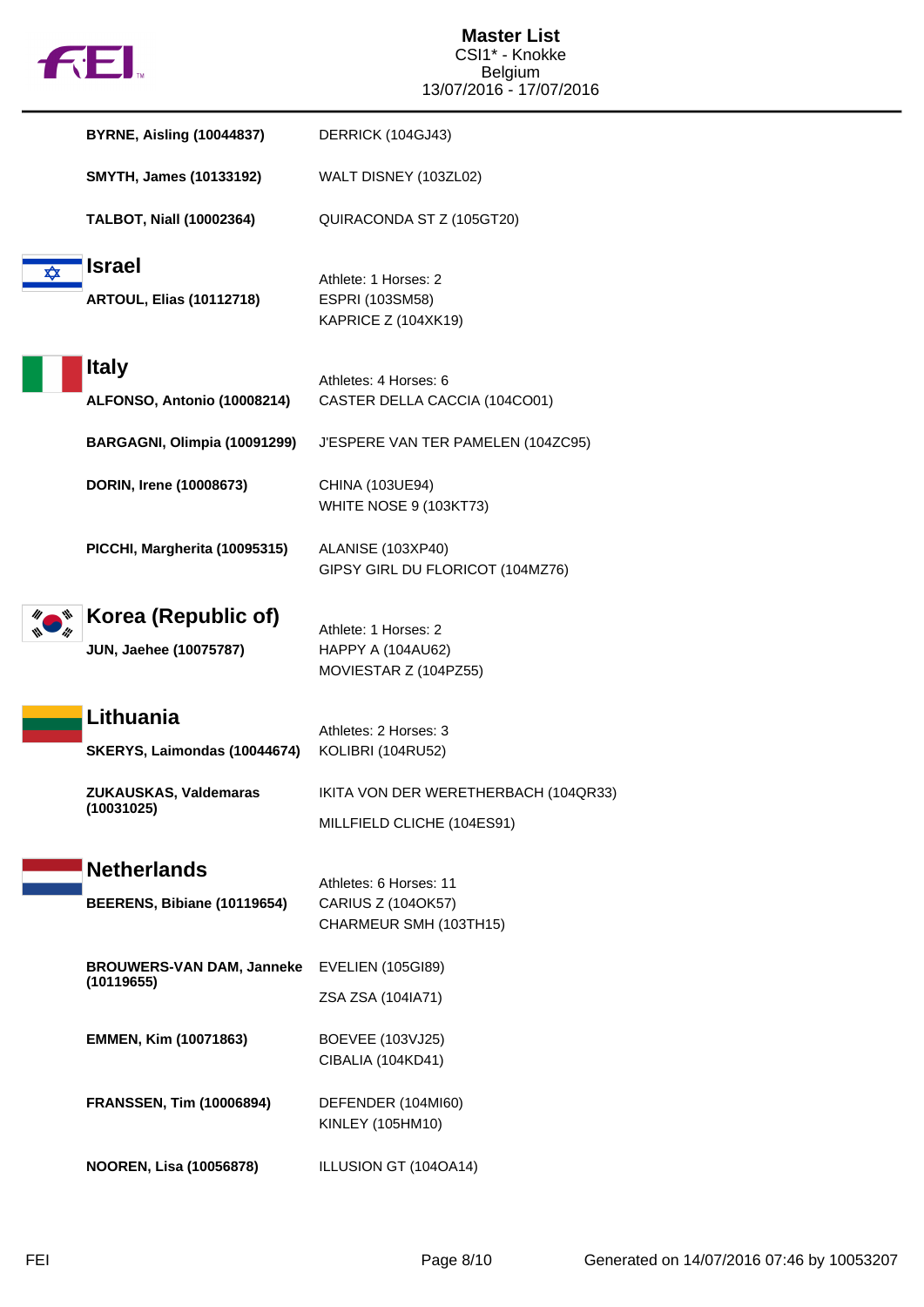

|   | VAN GRUNSVEN, Demi (10048553) EVER SO CLEVER (105FQ31)                             | KARUSO VD BISSCHOP (105FO29)                                                                   |
|---|------------------------------------------------------------------------------------|------------------------------------------------------------------------------------------------|
|   | <b>New Zealand</b><br><b>WILSON, Grant (10001494)</b>                              | Athlete: 1 Horse: 1<br>APPLEE (105AU12)                                                        |
|   | <b>Norway</b><br>BJERKE, Mille Marie (10044391)                                    | Athlete: 1 Horse: 1<br>UDOKUS (GBR40669)                                                       |
|   | Peru<br><b>BATTILANA, Alessandra</b><br>(10083928)                                 | Athlete: 1 Horse: 1<br>APOLLON DE KILLEM (105HO40)                                             |
|   | <b>Portugal</b><br><b>VAN DOREMALEN, Constança</b><br>Almeida Fernandes (10066597) | Athlete: 1 Horse: 1<br>ZZ TOP Z (105HM13)                                                      |
|   | <b>Russian Federation</b><br><b>SHCHIBRIK, Egor (10109122)</b>                     | Athletes: 2 Horses: 3<br>CATALAN (105GO93)<br>QUAIDANO (104ZY36)                               |
|   | SHCHIBRIK, Elizaveta (10109123) CARISSO (104EN84)                                  |                                                                                                |
| 滿 | <b>Spain</b><br>EPAILLARD, Susana (10002873)<br>LATHAM, Rutherford (10011402)      | Athletes: 2 Horses: 2<br>VIRGULE D' AUGE (105BK85)<br>ULTRASONIC D' AUGE (104JB75)             |
|   | <b>Sweden</b><br>FERNSTROM, Jannica (10040853) CON DIOS (104AC32)                  | Athlete: 1 Horses: 3<br>EASY HIDDEN (103FX46)<br>MOONSTONE (SWE40279)                          |
|   | <b>Switzerland</b><br><b>ASCHWANDEN, Laura Nina</b><br>(10007573)                  | Athletes: 8 Horses: 13<br>CALITO DE THIEUSIES (104SC03)                                        |
|   | <b>BRUCHEZ, Clara (10124776)</b>                                                   | JACOUFFA (105AT83)                                                                             |
|   |                                                                                    | ENGISCH, Jean Claude (10039214) DARCON SCHEEFKASTEEL Z (103GE04)<br>OSCAR DU PARADIS (102MA28) |
|   | MÜLLER, Florence (10092087)                                                        | C BACK TO GERMANY (104MW33)<br>INDIGO DE LA VELLE CH (103DK25)<br>PIRATE ANDALOU (102RB60)     |